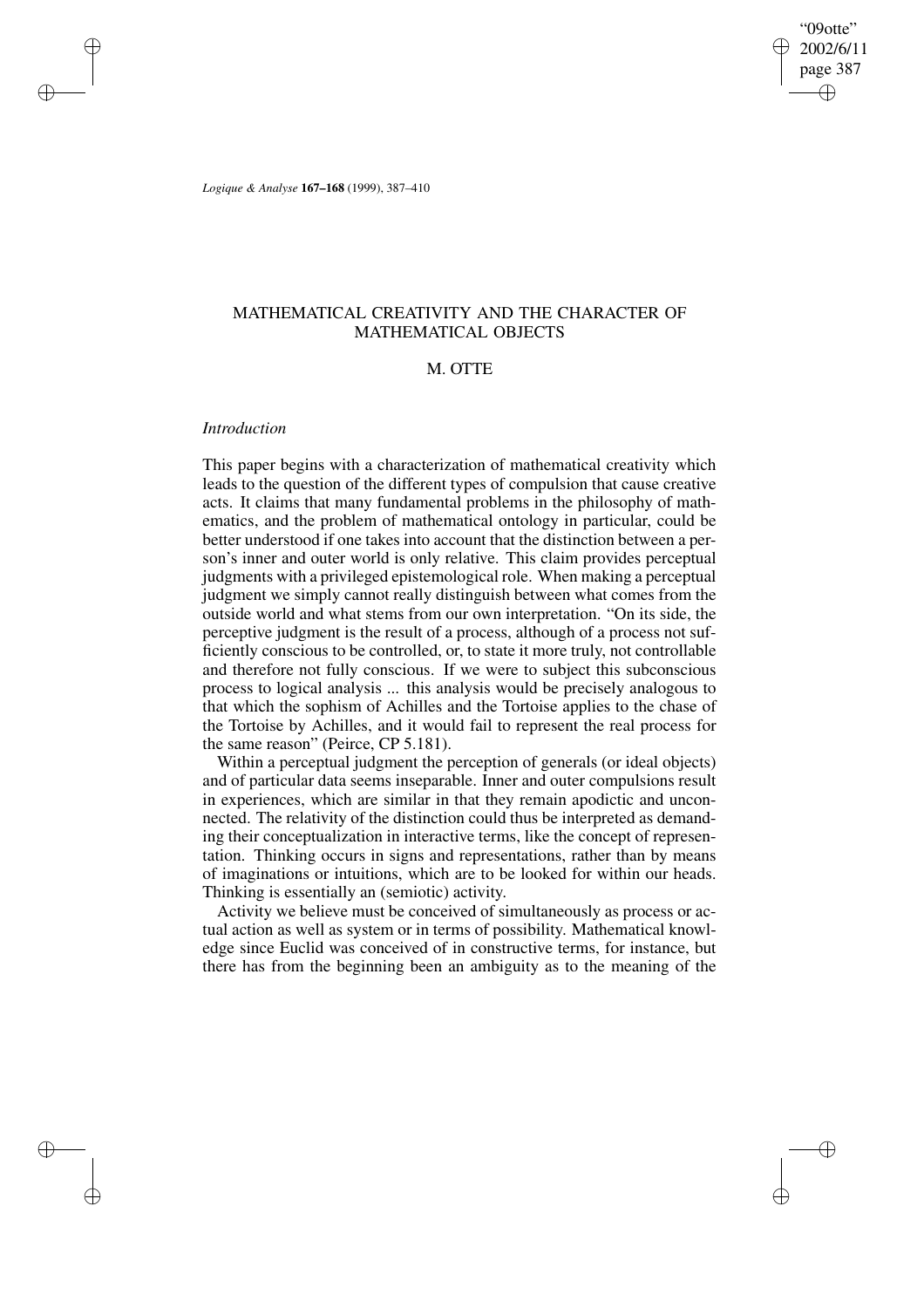"09otte" 2002/6/11 page 388 ✐ ✐

✐

✐

388 M. OTTE

terms construction or constructability (in the sense of technics vs. technology). Proclus in his commentary on Euclid's Elements reports about a controversy between the schools of Speusippus and Menaechmus respectively as to whether geometry is about theorems and "eternal things" or rather about problems, involving processes of resolution. Proclus thinks that both are right. "But because theory is the predominant element in geometry, as making is in mechanics, every problem has also some theory in it; but the reverse is not true, for demonstrations in general are the product of theory" (Prologue: Part II).

This complementary leads to the evolution of the active knowledge system itself (be it a person or a collective subject). The problematic of such an evolution is sometimes presented as follows: "Any given system can be adequately described, provided it is regarded as an element of a larger system. The problem of presenting a given system as an element of a larger system can only be solved if this system is described as a system" (Blauberg/Sadovsky/Yudin 1977, 270).

Mathematics is a subject where the notions of activity and representation have played a very prominent role throughout history. Mathematics has also very often been called the science of the infinite. Dedekind or Poincare, for example, believe that mathematical thought is purest in arithmetic and they considered the mind's power for recursive operation, thereby compressing an infinity of syllogisms into one, as the very essence of it. When Dedekind, following his conviction that numbers are our own mental constructions, tried to establish the foundations of arithmetic by first constructing the infinite set of natural numbers on grounds of the mind's capability for endless repetition it did not occur to anybody that a proof of the parallel axiom in geometry could be accomplished in like manner. When Dedekind tried, however, to prove that the set of numbers so constructed is infinite and this proof failed, because the conceptualizations involved were found antinomic, the difference between our inner an outer world seemed to vanish. People understood that endless repetitions do not lead to anything infinite, either in the mental realm of number or the foreign realm of space. The existence of the infinite set of natural numbers "can no more be settled by pure thought than could the uniqueness of parallels by pure intuition" (Webb 1980, 38).

We can no more decide the properties of our own mental constructions than that of objective reality. With respect to the problem of the infinite we have to conclude that it is just a hypothetical entity or an axiom. Hypothetical assumptions do not, however, come about arbitrarily. They certainly depend among others on our possibilities and these possibilities are to be conceived of as much as being within us as they are objective. Since Plato space, for instance, has been considered also in relation to this question as a third type or species bridging between our ideas and the things of the outside world. Thus the problem of the relationship between concrete and ideal or hypothetical

✐

✐

✐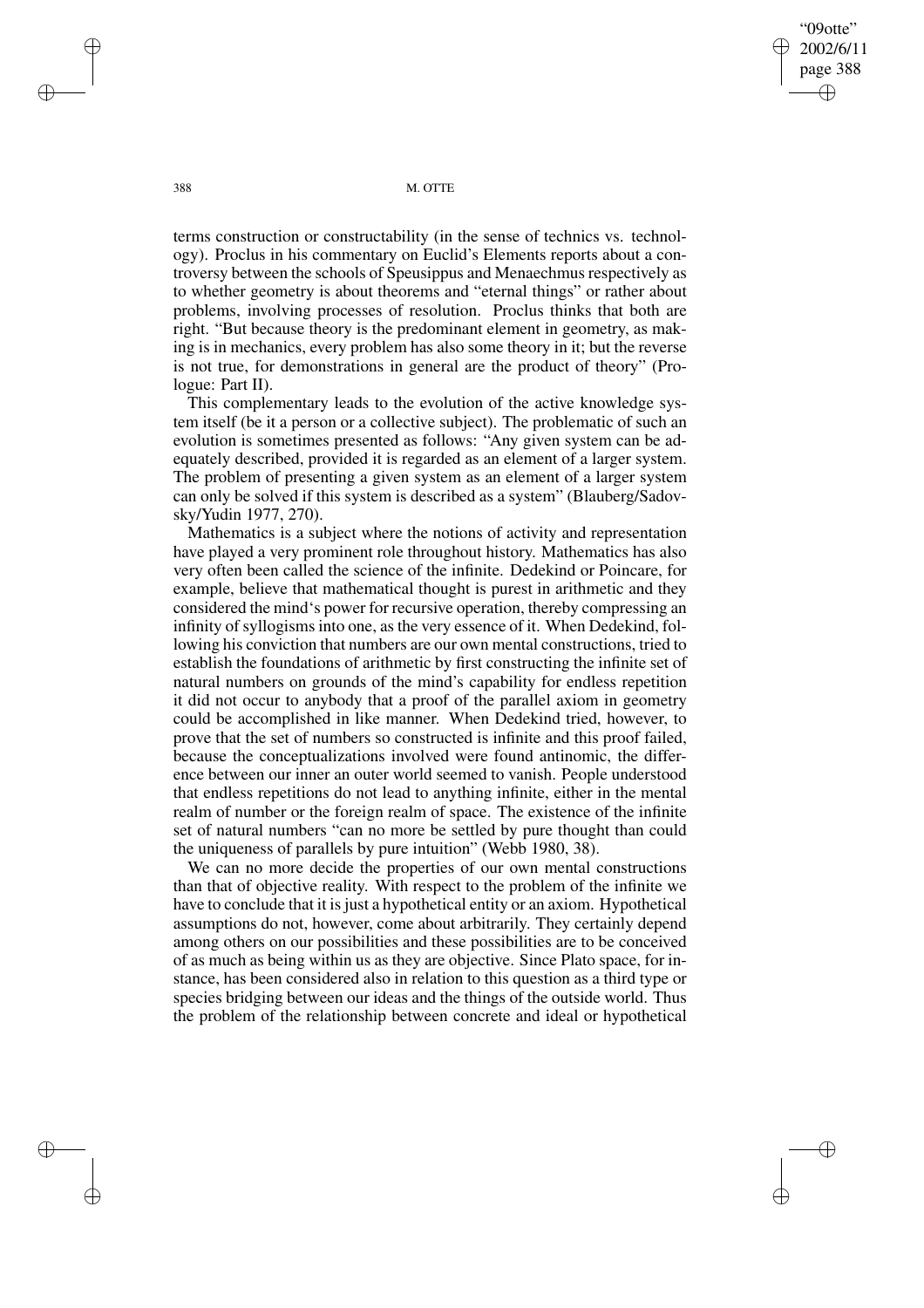## "09otte" 2002/6/11 page 389 ✐ ✐

✐

✐

### MATHEMATICAL CREATIVITY, THE CHARACTER OF MATHEMATICAL OBJECTS 389

objects turns up as fundamental. In the last paragraph we use a variant of this problem to illustrate Kuhnt's conception of scientific revolution.

1.

✐

✐

✐

✐

The essential features of an act of imaginative creation consist in seeing an A as a  $B : A = B$ .

Such an equation may be caused by an inner or an outer compulsion. Or, as David Hume said, such an association of ideas might have come about by relations of contiguity or by similarity. It is plain, Hume said, "that in the course of our thinking ... our imagination runs easily from one idea to any other that *resembles* it, and that this quality alone is to the fancy a sufficient bond and association. It is likewise evident, that as the senses, in changing their objects, are necessitated to change them regularly, and take them asthey lie *contiguous* to each other, the imagination must by long custom acquire the same method of thinking, and run along the parts of space and time in conceiving its objects" (Hume 1739/1992, 11). It is the thesis of this note that this distinction is only relative, implying that the distinction between the analytical and the synthetical also is relative. This thesis contradicts Hume and any stripe of strict Nominalism.

 $A = B$  may be triggered, for instance, in somebody's mind when perceiving an analogy or resemblance between two things or representations; or a factual coincidence or actual proximity, capturing a person's attention may cause it. It may just be a hypothesis established by some sort of idea introduced by the interpreter (the creative subject), who perceives some connection or analogy between two phenomena. Or the equation  $A = B$  is based on associations of contiguity. It just happens to be the case, seizes the subject's attention and then demands to be explained. That is, it expresses a synthetical judgment. Analytical reasoning depends on associations of similarity on meaning resemblance. It represents metaphor. Metaphors seem to be absolutely indispensable, as we certainly may not identify meaning with use. Everything seems similar to everything in at least some aspects. Thus how do we find out about the useful metaphors? We have to try them out and apply them, that is, we have to take them literally and act accordingly. Shouldn't we conclude then that all cognition could be described in terms of an interaction between metaphor and metonymy (see Otte/Zawadowski, in ESM, vol. 16 (1985), 95–97 for such a description).

Metaphors have an intensional structure, it being one of the marks of such structures that they resist substitution of equivalent expressions. That means metaphor depends on context, like the economic equation "1 suit  $=$ 2 pairs of shoes", where the suit and the pair of shoes have only their economic value in common, and nothing else, and therefore cannot be equated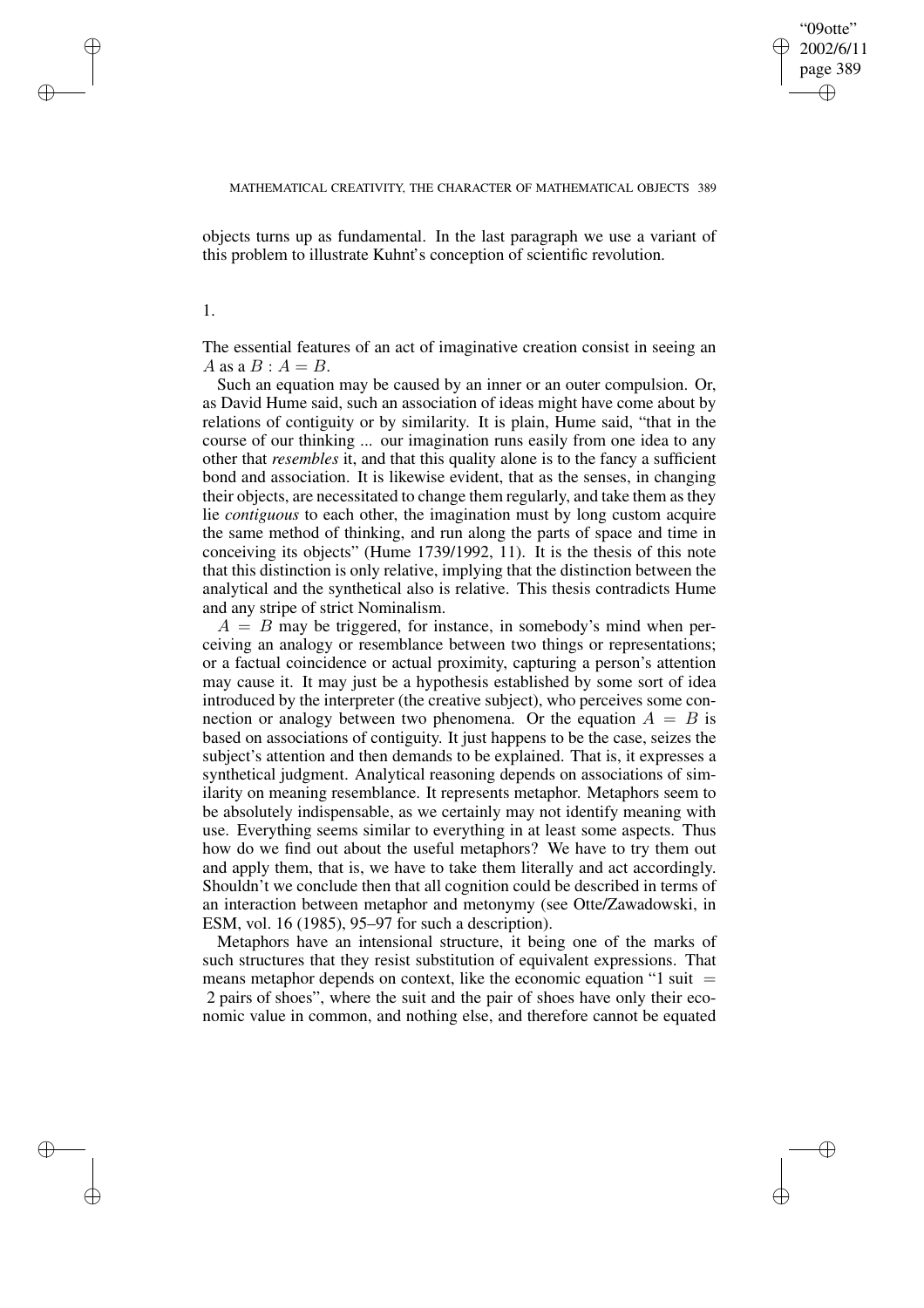"09otte" 2002/6/11 page 390 ✐ ✐

✐

✐

### 390 M. OTTE

in other contexts. With respect to mathematics axiomatized theory provides the relevant context. Thus metaphor constitutes a possible or a possibility, rather than a fact.

Synthetical reasoning, in contrast, necessarily contains a fact of experience which is forced on us without our will or control, as in perception or in calculation. Facts certainly depend on representation, like everything else. Therefore the distinction between a possible and an actual world again is relative, but it is not arbitrary, as we ourselves are part of reality rather than observing it from a nowhere-land.

Therefore a fact or factual coincidence always comes as a surprise. We had not anticipated it; we may even after the event still lack a hypothesis or an idea, which would explain it. Every scientific discovery of some importance will surprise us first. "Thus it is that all knowledge begins by the discovery that there has been an erroneous expectation of which we had before hardly been conscious. Each branch of science begins with a new phenomenon which violates a sort of negative subconscious expectation, like the frog's legs of Signore Galvani" (Peirce CP 7.188). Scientific discoveries bring about surprise, sometimes as great as to overthrow a paradigm causing a scientific revolution in the sense of Thomas Kuhn. A paradigm usually is characterized as a way of seeing reality. There are many ways, however, in which humans interact with the world and many different ways of representing it, and from this fact contradiction or difference as well as discoveries of equalities arise. We have, in fact, at the outset characterized creativity in exactly this manner. As we cannot deliberately surprise ourselves one is once more led to the conclusion that the difference between our inner and outer world is only relative.

Let me repeat the essential point: The relativity of the distinction between the inner and the outer world, or stated differently, between the two types of relations on which an act of creativity, as represented by  $A = B$ , is based, presupposes that we perceive universals as we perceive particulars. Having an idea and seeing that something is to be the case are not so different acts, as it might seem at first sight. I think that Peirce has been the first to really see the importance of such an assumption. Peirce himself in a late manuscript has made the the following observation with respect to the essentials of Pragmatism. I do not think, he wrote, that "it is possible fully to comprehend the problem of the merits of pragmatism without recognizing these three truths:

1., that there are no conceptions which are not given to us in perceptual judgments, so that we may say that all our ideas are perceptual ideas. This sounds like sensationalism but in order to maintain this position it is necessary to recognize,

✐

✐

✐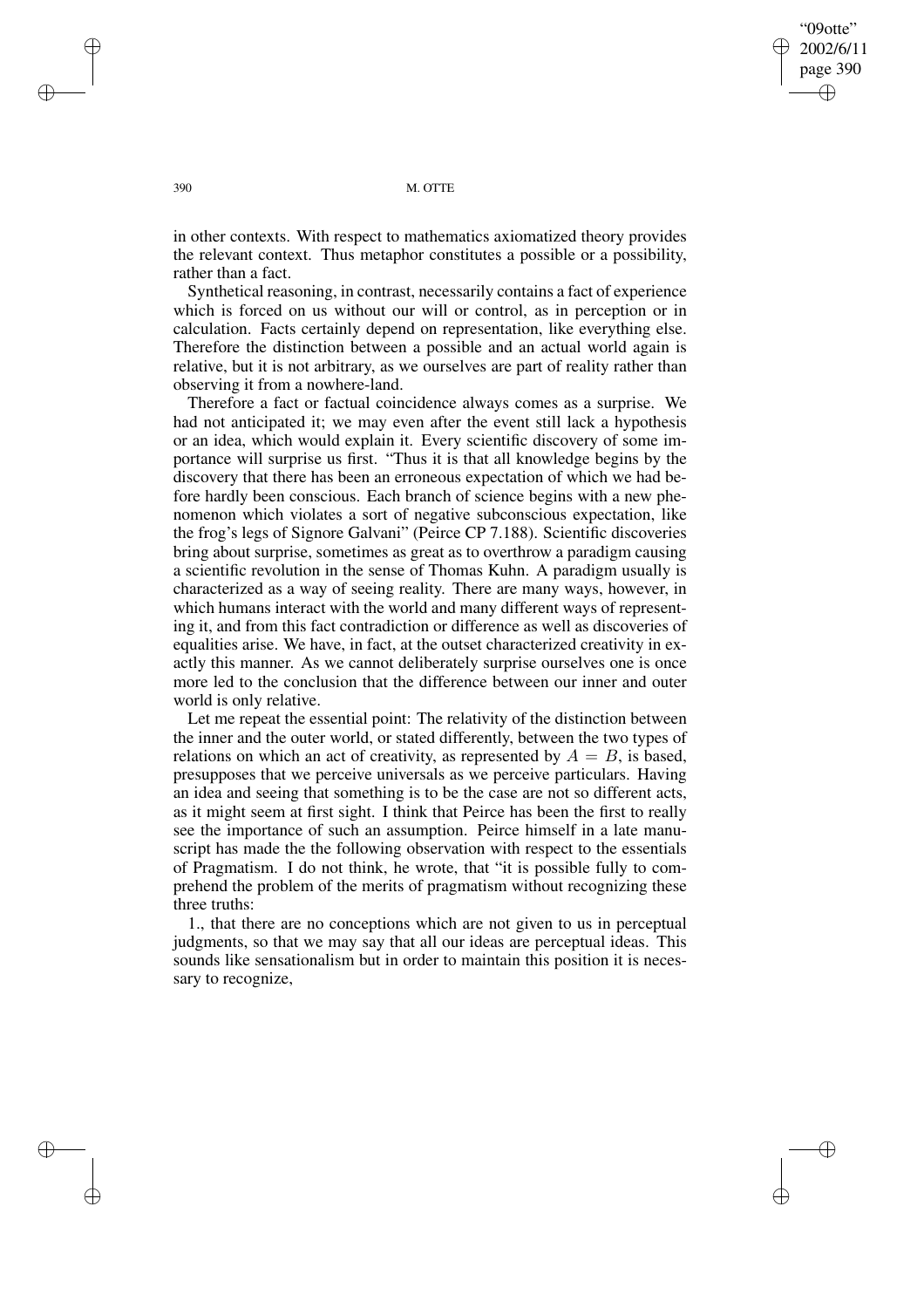## "09otte" 2002/6/11 page 391 ✐ ✐

✐

✐

### MATHEMATICAL CREATIVITY, THE CHARACTER OF MATHEMATICAL OBJECTS 391

✐

✐

✐

✐

2., that perceptual judgments contain elements of generality; so that Thirdness is directly perceived; and finally I think it of great importance to recognize

3., that the Abductive faculty, whereby we divine the secrets of nature is, as we may say, a shading off, a gradation of that which in its highest perfection we call perception" (Peirce MS 316).

That we perceive generals implies a certain apodicticity of perceptual judgments and "it follows, then, that our perceptual judgments are the first premisses of all our reasonings and that they cannot be called in question" (Peirce CP 5.116).

When somebody is surprised he knows that he is surprised by direct awareness, rather than by inference. The surprise occurs hic et nunc throwing into doubt beliefs which we could not have doubted deliberately. An intuition, a perception or a quality of feeling, in itself, has no generality. This implies that there is strictly speaking no such thing as either purely empirical or intuitive knowledge. By perception or intuition something is only given to us, not apprehended; and a picture represents a general possibility. Knowledge is based on judgment. And to transform an idea or an intuition into a judgment we have to apply it to a particular or connect it with an existence claim.

A perceptual judgment, like any judgment, consists in the connection between a particular, a sense stimulus or perceptual experience, and a general, some idea or interpretation in general terms. On the other hand a perceptual judgment itself appears to be apodictic and intuitive and hence it is something we are unable to control. Thus a perceptual judgment is a judgment absolutely forced upon our acceptance by a particular experience or feeling. We can criticize or interpret it only by a juxtapositioning of perspective and this obviously leads to an infinite regress.

This is not to subscribe to an empiricist notion of perception, conceiving the latter as a mere passive event. Perception is a constructive process, it is an activity that certainly depends on the perceiver's skill and experience. If the percept or perceptual judgment were of a nature entirely unrelated to intuition and experience, one would expect that the percept would be entirely free from personal interpretation or particular perspectivity, which it is not. Perception or description on the one hand and interpretation on the other cannot completely be separated.

But although we may see and understand only what we know how to look for, perception nevertheless always contains something objective, something we cannot cause to disappear or choose to ignore if it contradicts our expectations. The perceptual judgment is synthetic. Its importance for our cognitive processes results from the fact that we simply cannot distinguish between what comes from the outside and what stems from our own interpretation.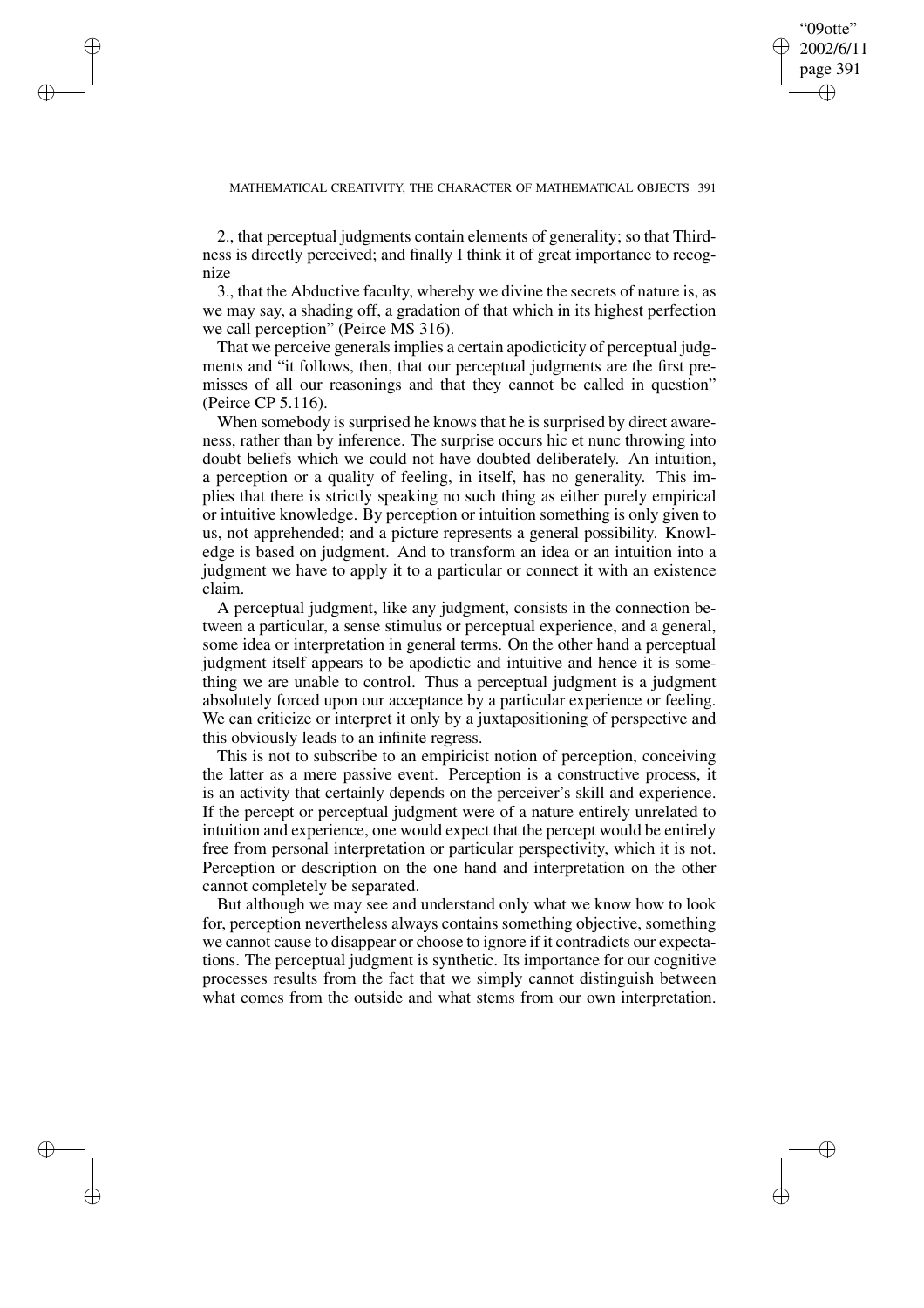"09otte" 2002/6/11 page 392 ✐ ✐

✐

✐

392 M. OTTE

The critical analysis of such a perceptual judgment "would be precisely analogous to that which the sophism of Achilles and the Tortoise applies to the chase of the Tortoise by Achilles, and it would fail to represent the real process for the same reason. Namely, just as Achilles does not have to make the series of distinct endeavors which he is represented as making, so this process of forming the perceptual judgment, because it is sub-conscious and so not amenable to logical criticism, does not have to make separate acts of inference, but performs its act in one continuous process" (Peirce CP 5.181).

Therefore the differences between the inside and the outside compulsion, between an intuition and a perception or between, say, a thing we imagine and a thing that is objective in the empirical sense, fundamental as they are, are only relative. It might appear plausible to assume, for instance, that two persons, although agreeing on the presentation of a perceptual judgment or a text, might nevertheless associate with it completely different intuitions or ideas. We do not believe this assumption to be true and attribute it to the confounding of a meaning experience with an idea or interpretation. Ideas are generals and generals will always be in some way connected. Ideas seem continuous processes that do not change their character abruptly. The interpretation of a text essentially consists in the construction of a second text. The meaning of a text or sign is nothing than the interpreting sign it leads to. Certainly there is not just one interpretant and the meaning of a sign is more like a continuum. There will be variation in the responses to a text but there will also be connection or similarity. In summary, reader and text are both to be subsumed under the larger category of interpretation and interpretation for its part appears as a sign process, as a continuum of signs.

## 2.

✐

✐

An equation  $A = B$  holds, and thereby it differs from the equation  $A = A$ , besides the identical which is indicated by the equals sign, besides the connection, something different as well which is suggested by the different symbols A and B. Depending where one begins, one might interpret such an equation as saying that two different things have some common representation or share a common property; or one might conceive of  $A$  and  $B$  as different representations or properties of one and the same thing. These two interpretations obviously become equivalent as soon as one considers representations and things, or ideal and concrete objects to be of equal ontological status.

Such an equivalence, if accepted at all, does not pertain to the epistemological point of view. Within the dynamics of cognitive activity difference

✐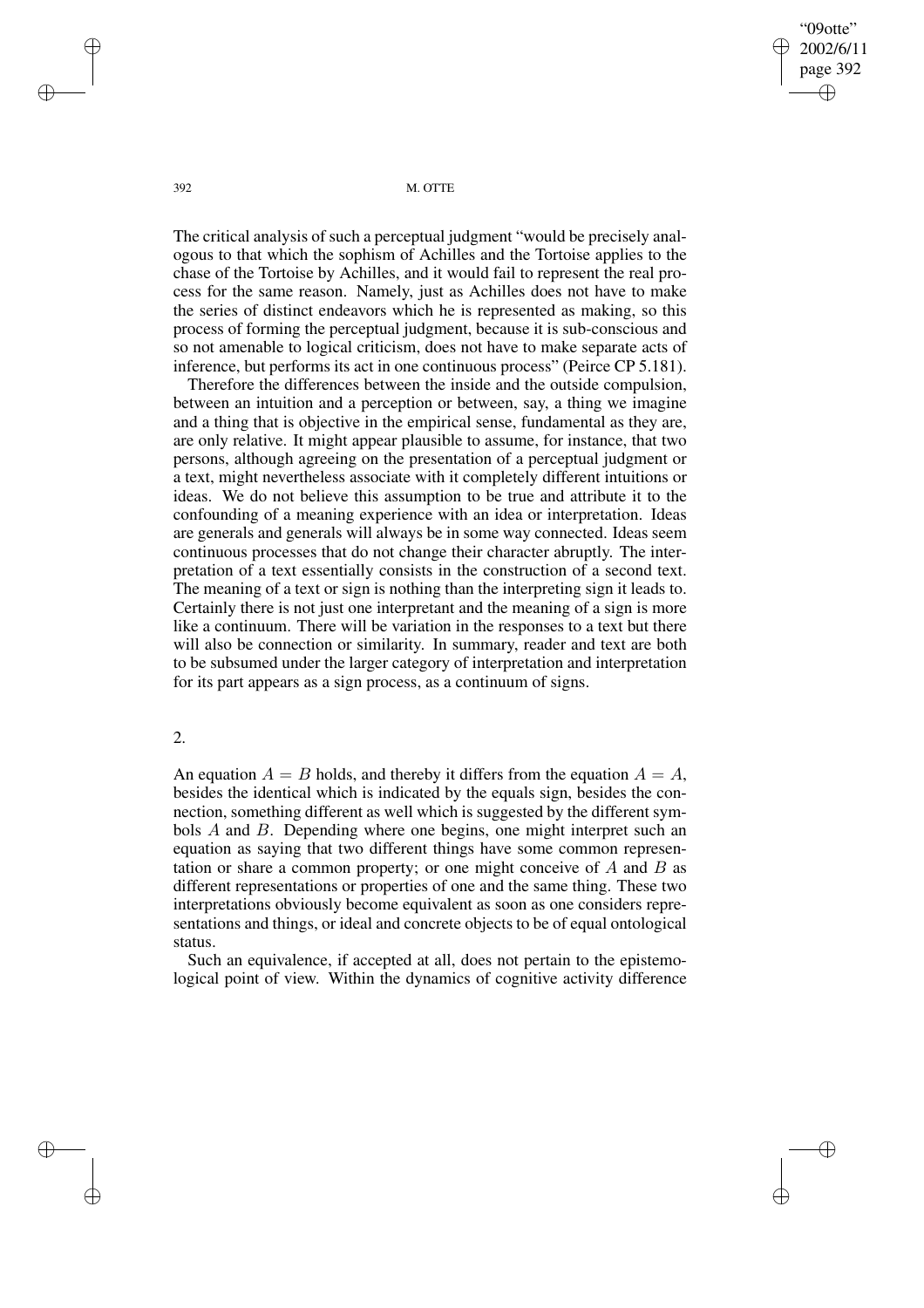## "09otte" 2002/6/11 page 393 ✐ ✐

✐

✐

### MATHEMATICAL CREATIVITY, THE CHARACTER OF MATHEMATICAL OBJECTS 393

✐

✐

✐

✐

and similarity are categories of different kinds. Difference demands an action which triggers a reaction or is brought about by an event (perhaps without cause or motif) which causes a discontinuity; similarity or connection, in contrast, comes to us seemingly by mere receptivity, when we open our minds to some general ideas. Analogies or similarities are general in some sense.

Let us reformulate this in semiotic terms. In as much as there is an implicit existence claim involved in the presentation of a diagram  $A = B$ , the variables represent indices and thus indicate something external or "objective". If one concentrates on the form of the diagram or on the meaning on the other hand, iconicity and intuition prevail. Peirce defines symbols as mediators between these two aspects. He writes, for instance:

"Otherness belongs to hecceities. It is the inseparable spouse of identity: wherever there is identity there is necessarily otherness; and in whatever field there is true otherness there is necessarily identity. Since identity belongs exclusively to that which is hic et nunc, so likewise must otherness. ... It exists only so far as the objects concerned are, or are liable to be, forcibly brought together before the attention. Similarity, on the other hand, is of quite a different nature. The forms of the words similarity and dissimilarity suggest that one is the negative of the other, which is absurd, since everything is both similar and dissimilar to everything else. Two characters, being of the nature of ideas, are, in a measure, the same. Their mere existence constitutes a unity of the two, or, in other words, pairs them. Things are similar and dissimilar so far as their characters are so" (Peirce: CP 1.567). Similarity or interpretation is linked to generality rather than being hic et nunc. Perception, depending on difference as well as on similarity, is simultaneous a fact and a representation or is at the same time a particular and a general and invariant. Thus  $A = B$ , taken as a sign, contains indexical as well as iconic elements.

How do we conceive then of the different, still holding that  $A$  and  $B$ are similar, belonging together like different individuals of the same kind? Could we take two things, abstract away all qualities and still distinguish them? Leibniz believes we cannot do that. Therefore he does not accept the idea of atoms, for instance, the idea of pure unqualified difference. Still he believes that all that exists is distinct from every other existent. Thus qualities or predicates must be the ultimate existents, making up the essence of an individual substance. Matter must be based on qualitative ideas in God's mind. Leibniz refused the Cartesian notion of substance as pure extension, conceptualizing substance in terms of intensions or qualities. The identity of a substance stems from its properties, which make up the complete concept of this substance. This reverses the order of general and particular from what it is for an extensional view. Leibniz interprets a proposition like "all congruent triangles are similar" to mean the concept of similarity is contained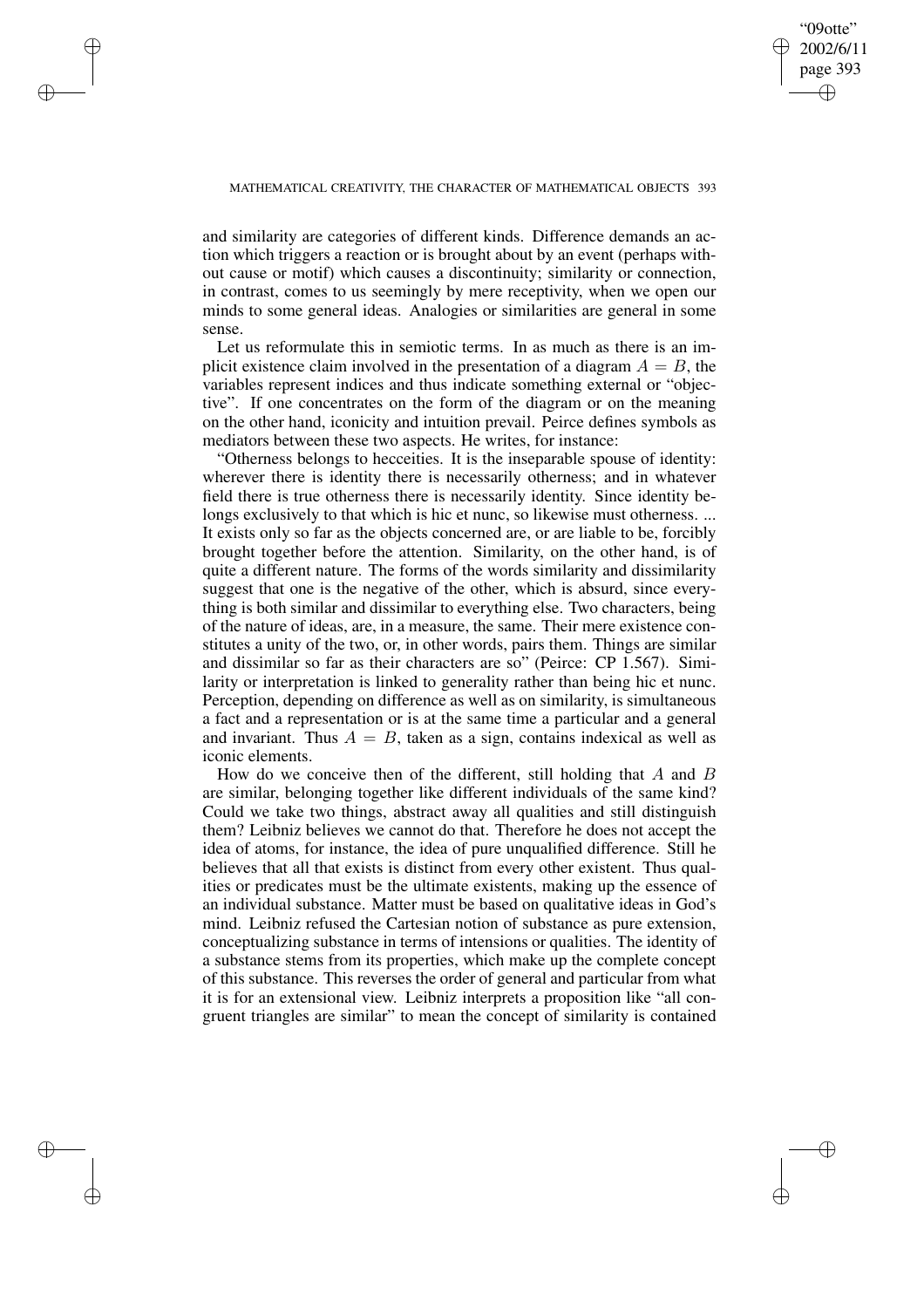"09otte" 2002/6/11 page 394 ✐ ✐

✐

394 M. OTTE

in the concept of congruence, for congruent triangles hold all the properties of similar triangles and also others. Congruence becomes the most general geometrical relation. In this manner, all knowledge becomes analytic. Thus the equation  $A = B$  is constituted by resemblance or equality of properties, the equation designates a common property of different objects or a relation between them. It is an intrinsic relation or is based on intrinsic relations.

When he sketched, however, in a letter to Huyghens of September 1679, his project of a geometric calculus based on congruence as the fundamental identity relation, he failed because of the fact that there remains a destructive ambiguity in terms like 2A, 3A etc., as we can construct incongruent figures out of congruent parts. There is no reference and therefore no meaning in such constructs. Meaning thus is to be construed as two-dimensional, as possessing both a referential and a linguistic or conceptual component, neither of which is reducible to the other (for a similar type of dualistic approach to the problem of meaning, see Castonguay 1972).

Kant had "learnt" from Hume that relations are external, that they represent nothing of the essence of the relata, that things in themselves are different to begin with. Therefore all a priori cognition concerns the forms of possible knowledge only. Kant believes that these forms are subjective and yet universal. Hence space and time as forms of pure intuition by means of which the possibility of an object is perceived are subjective, rendering a relation like  $A = B$  synthetical.

Leibniz, Kant believes, "cannot endure that the form should precede the things in themselves". An objection perfectly correct, Kant says, if one assumes that we grasp the things in themselves (although perhaps confusedly). But all our thinking is subjectively conditioned and thus form must be given by itself alone or independently and the possibility of matter "presupposes a given formal intuition (space and time)" (B 323). Knowledge therefore presupposes the representation of things in correspondence with the forms of our intuitions or representations. But still I have, Kant says, experience of the outer world "because bodies of this world are mere appearances and are thus nothing but a kind of my own representations, the objects of which are something only through these representations. Thus external things exist as well as I myself, and both, indeed, upon the immediate witness of my self-consciousness. ... In order to arrive at the reality of outer objects I have just as little need to resort to inference as I have in regard to the reality of the object of my inner sense, that is in regard to the reality of my thoughts" (A 370–371). The conditions of this non-inferential access to the existence of the objects of the inner as well as of the outer world are the very same, that is they are the conditions of my outer or inner perceptions, namely space and time. Nothing is given per se. Kant's epistemology thus had overcome the difference between the inner and the outer world and had substituted it

✐

✐

✐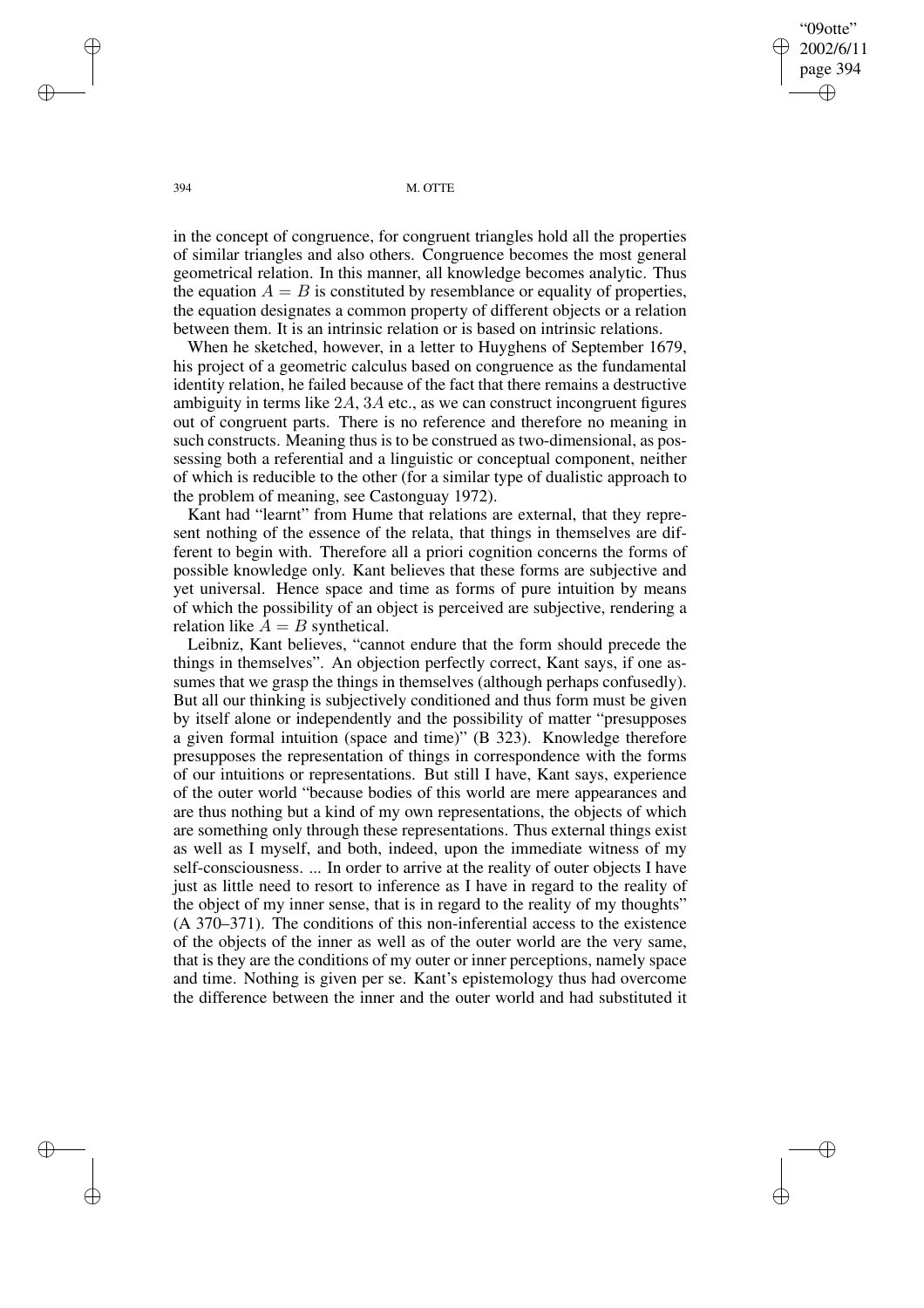## "09otte" 2002/6/11 page 395 ✐ ✐

✐

✐

### MATHEMATICAL CREATIVITY, THE CHARACTER OF MATHEMATICAL OBJECTS 395

✐

✐

✐

✐

for the distinction between two different mental faculties on which our cognition was to depend. This was a great progress, although Kant could not really explain how these faculties were to work together (see also Deleuze 1963, chap. I).

Kant is no skeptic, in contrast to Hume, and all his reflections start from the experience of the fact of mathematical and scientific knowledge. What then are the implications of the fact that we have mathematical knowledge? That we have direct experience of the *existence* of things (of our outer or inner world). Theory as a system of postulates and propositions in contrast aims at *identity* or systemic existence based on consistency of description. But consistency or contradiction are terms whose application presupposes an object about which we make various (and possibly contradictory) assumptions. There will never be a contradiction if we reject the object. Kant considered the distinction between existence and identity as fundamentally important. And it is our thesis that this was his fundamental achievement. As Kant did not, like classical Rationalism, wish to anchor existence in God, he based existence claims on perception or intuition, postulating two sources of knowledge, concepts and intuitions. "Intuition and conceptions constitute the elements of all our knowledge, such that neither conceptions without an intuition, ... nor intuition without conceptions can afford us a cognition" (B 74). Thus we depend on intuition for securing our existence claims and on conceptualization for their qualification, establishing identity. Why not see both purposes equally well served by symbolization, albeit by symbols of different type, thus relativizing the fundamental distinction of Kant's epistemology. Kant had understood that mathematics depends on relational thinking and symbolic construction but he did not really clarify the relationship between ostensive and symbolic construction.

Peirce, in fact, substitutes the subject's consciousness for the sign. In a sign, like in a work of art for instance, the synthesis is realized in a way similar to the way the very essence of Monet's garden at Giverny has been realized in his paintings. "The work of the poet or novelist is not so utterly different from that of the scientific man. The artist introduces a fiction; but it is not an arbitrary one; it exhibits affinities to which the mind accords a certain approval in pronouncing them beautiful, which if it is not exactly the same as saying that the synthesis is true, is something of the same general kind" (CP 1.383).

The objectivity of a piece of art or of a theory, which compels us to put some things into very close relation and others less so, is due to the fact that works of art or theories, besides being signs, are to be recognized as realities sui generis, as mental forms. It is a fundamental insight of modern science and mathematical axiomatics that theories are not to be reified in their individual parts but can be applied only in toto, as forms. The difference between the mental space of intuition and the objective space of empirical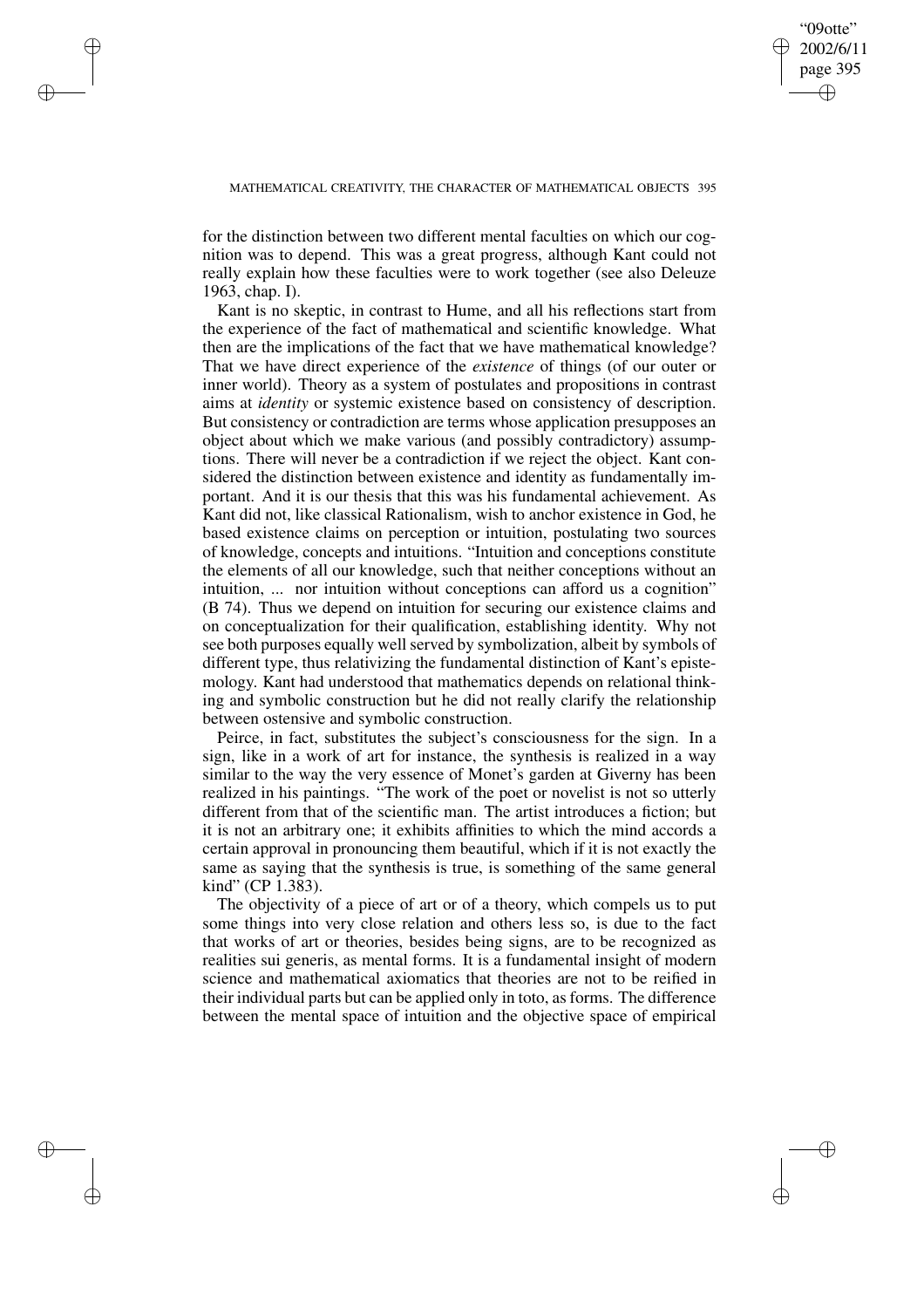"09otte" 2002/6/11 page 396 ✐ ✐

✐

396 M. OTTE

observation is rendered relative by the reference to representation and sign, it becomes as relative as the distinction between form and matter. In his Lectures on Pragmatism of 1903 Peirce nicely illustrates the relativity of this distinction in terms of semiotic activity:

*"The outward excitation succeeds in producing its effect on you, while you in turn produce no discernible effect on it; and therefore you call it the agent, and overlook your own part in the reaction. On the other hand, in reading a geometrical demonstration, if you draw the figure in your imagination instead of on paper, it is so easy to add to your image whatever subsidiary line is wanted, that it seems to you that you have acted on the image without the image having offered any resistance. That it is not so, however, is easily shown. For unless that image had a certain power of persisting such as it is and resisting metamorphosis, and if you were not sensible of its strength of persistence, you never could be sure that the construction you are dealing with at one stage of the demonstration was the same that you had before your mind at an earlier stage. The main distinction between the Inner and the Outer Worlds is that inner objects promptly take any modifications we wish, while outer objects are hard facts that no man can make to be other than they are. Yet tremendous as this distinction is, it is after all only relative. Inner objects do offer a certain degree of resistance and outer objects are susceptible of being modified in some measure by sufficient exertion intelligently directed" (CP 5.45).* Or stated differently, inner objects are not just meaning experiences but show a certain resistance. Outer objects on the other side are not just resistance but also a result of our overcoming of this resistance.

We may conclude from this, first, that the different forms of apodictic convictions are not so different after all, and that therefore inner and outer compulsions resemble each other. If, as intuitionism claims, a direct access to the object of knowledge existed, an immediate relationship, this relationship would also exist in an automatic or quasi-mechanized way. This Kant had clearly understood.

### 3.

✐

✐

Does logic signify an inner or outer compulsion? The distinction between calculation and proof is useful in order illustrate the issue insofar as there is a difference between following the course of an argument on the one side, and understanding it, on the other. Somebody might understand an argument without seeing how it applies in a particular situation and thus does not follow it. For, as Lewis Carroll had shown in his little piece on Achilles and the Tortoise (see Hofstadter: *Gödel, Escher, Bach*, Basic Books NY 1979, chap. I), logic can never force on us the acceptance of anything.

✐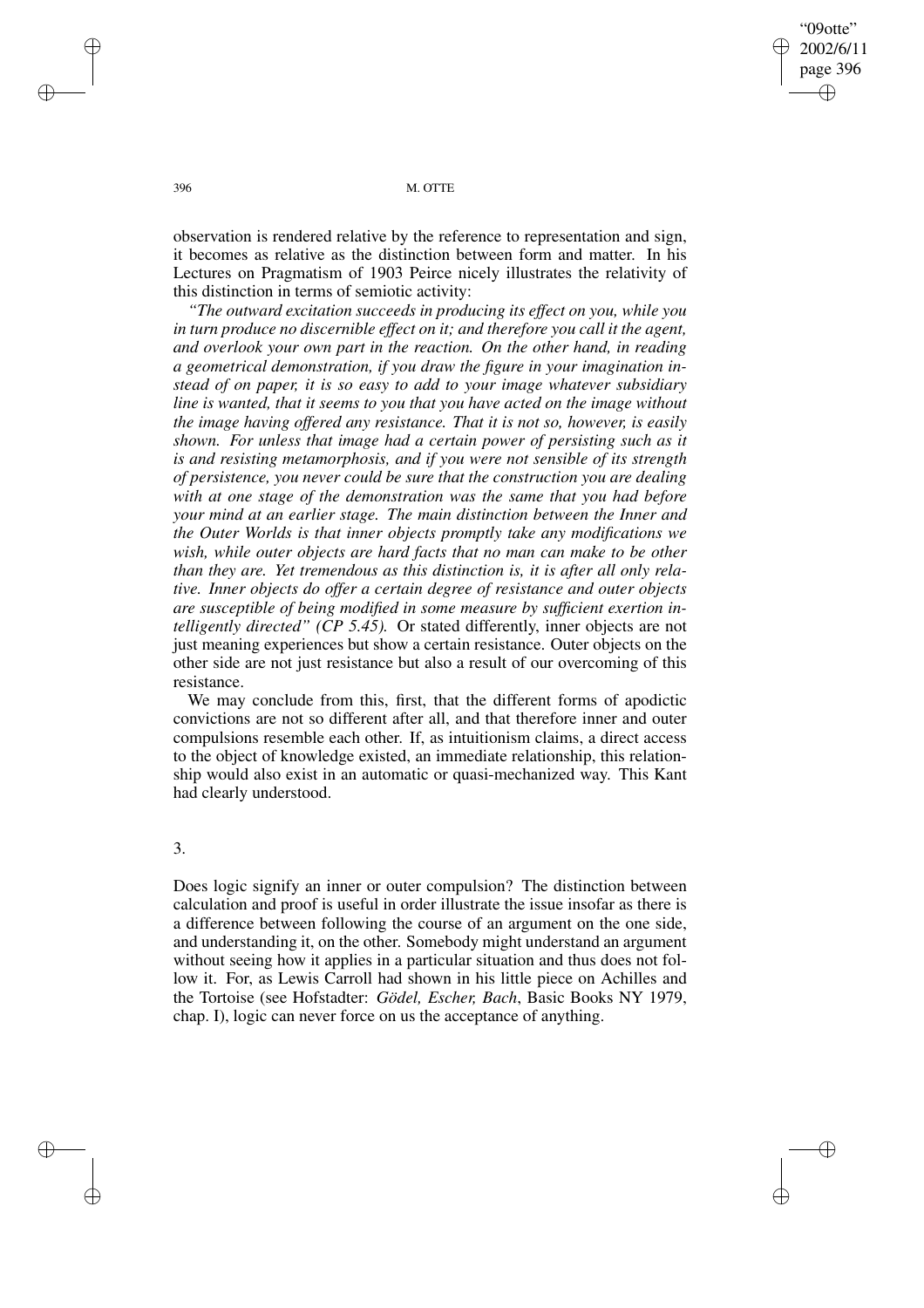# MATHEMATICAL CREATIVITY, THE CHARACTER OF MATHEMATICAL OBJECTS 397

"09otte" 2002/6/11 page 397

✐

✐

✐

✐

Or one might follow the argument without understanding it. Suppose I have found a proof for some mathematical theorem, which after having checked out the argument of the proof step by step is now intuitively completely clear to me. *"Suppose that a great authority announces that there is something wrong with the argument. In that case my experience upon checking over the argument may be quite different from what it was before this announcement was made. Just as before, I find that the argument appears to be correct; only this time I do not accept it as being correct" (Stolzenberg 1978).* The distinction between being correct and merely appearing to be correct is exactly the same as that between proof and calculation (or following an argument).

✐

✐

✐

✐

A proof thus includes the following as well as the application of an argument and therefore logical compulsion is not just an outer compulsion. Every compulsion, says Peirce, "is something which takes place hic et nunc, that is on a particular occasion, and affects an individual person. It is essentially anti-general. But the compulsion of rational assent is not merely an individual compulsion; it is one, which it is perceived, must be felt by every rational being. ... Such a general compulsion supposes a law ... The perception, or seeming perception, of a general compulsion, and so of a law, must enter into every inference, so that an inference must, in the inference itself, be referred to a general class of inferences" (Peirce MS 787 (1897)). A mathematical proof is a type, a type of a representation, rather than a token-construction. One has to grasp the idea of it, not merely following the argument or the calculation. Still this does not commit us to Platonism, as an idea is not completely to be dissociated from its possible applications. On the contrary, as a rational being I cannot act contrary to my own insight and I shall always act in accordance to my knowledge. Contrary to Lewis Carroll's version of the race between Achilles and the Tortoise one cannot really have a knowledge or an insight and not apply it.

Thus logical compulsion becomes an inner compulsion which is however not based on similarity relations or meanings. We claim in fact that the difference between a proof and an experiment is only relative. And we see this claim justified by the fact that proofs may surprise us, as do experiments. One possible outcome of any proof is, in fact, that the correct result is not what one had thought. There are accordingly two different types of inner compulsion based on either intuition or law. And everything that had been said with respect to logic and proof could as well be said in relation to perception and experiment. An experiment makes us aware of some facts. At the same time an explanatory hypothesis might come up. The hypothesis must be such that it will explain the surprising facts we have before us. And to explain means to prove upon the assumption of the truth of a hypothesis. The hypothesis in turn appears justified as soon as it is fruitful. Thus the difference between proof and experiment is seen to lie in the freedom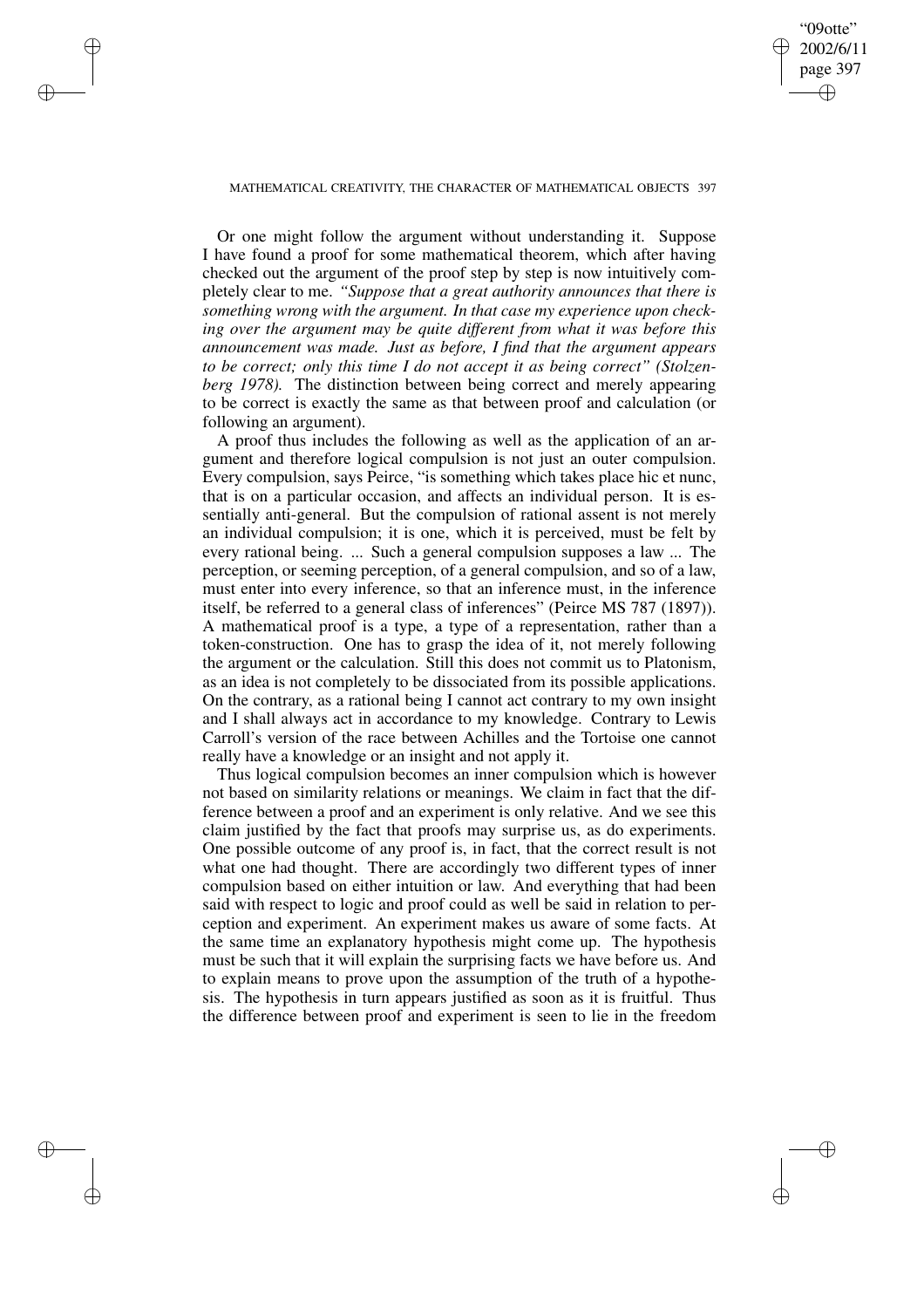"09otte" 2002/6/11 page 398 ✐ ✐

✐

✐

398 M. OTTE

we seem to enjoy in pure mathematics to establish our own goals and standards. When Dedekind, following his conviction that numbers are our own mental constructions, tried to establish the foundations of arithmetic by first constructing the infinite set of natural numbers on grounds of the mind's capability for endless repetition of certain operations or ideas, it did not occur to anybody that a proof of the parallel axiom in geometry could be accomplished in like manner. When Dedekind tried, however, to prove that the set of numbers so constructed is infinite and this proof failed because the conceptualizations involved were found antinomic, the difference between our inner an outer world seemed to vanish. People understood that endless repetitions do not lead to anything infinite, either in the mental realm of number or the foreign realm of space. The existence of the infinite set of natural numbers "can no more be settled by pure thought than could the uniqueness of parallels by pure intuition" (Webb 1980, 38). We can no more decide the properties of our own mental constructions than that of objective reality. The difference between an ideal vs. a real state of things all of a sudden seemed very relative. This relativity may, however, also be confirmed from the opposite angle, that is, by the requirement that objective reality should be intelligible for us.

Bringing these things together in this way (i.e. as kinds of inner compulsion) would fulfill some hopes of Anti-Positivism or Anti-Naturalism. Philosophical Anti-Naturalism very often sees a contrast between meaning and (natural) law and sometimes hopes that Kantianism could be interpreted in a manner that does not hand over Nature completely to Law. "But this does not require us to rehabilitate the idea that there is meaning in the fall of a sparrow or the movements of the planets as there is meaning in a text" (McDowell 1994, 97).

The separation between things and laws, nature and text gave in fact birth to the Scientific Revolution of the 17th century as Blumenberg so vividly describes: "Den astronomischen Gegenstandsbegriff, Sterne seien gesetzmäßig bewegte Lichtpunkte am Himmel, derart in die Sprache der Schöpfungstheologie zu übersetzen, daß man auf die Frage, zu welchem Nutzen und zu welcher Aufgabe Gott die Himmelskörper bestimmt habe, antwortet, Bewegung und Leuchten seien ihre Tätigkeiten, bedeutet gerade die Freisetzung des astronomischen Gegenstands sowohl von einer unmittelbaren Teleologie als auch von der Unterstellung, dem großen Aufwand müsse für den Menschen noch eine geheime Mitteilung zu entnehmen sein. Die Chance für die Autonomie der Vernunft besteht gerade darin, daß die Natur nicht die Bedeutung eines an den Menschen gerichteten Textes oder eines für ihn bereitliegenden Instruments hat" (Blumenberg 1975, 49).

The 'decentering' of knowledge its transfiguration from the focus on the human subject as the center of Kosmos towards a representation of the objective world gives for the first time the objective side its due weight freeing

✐

✐

✐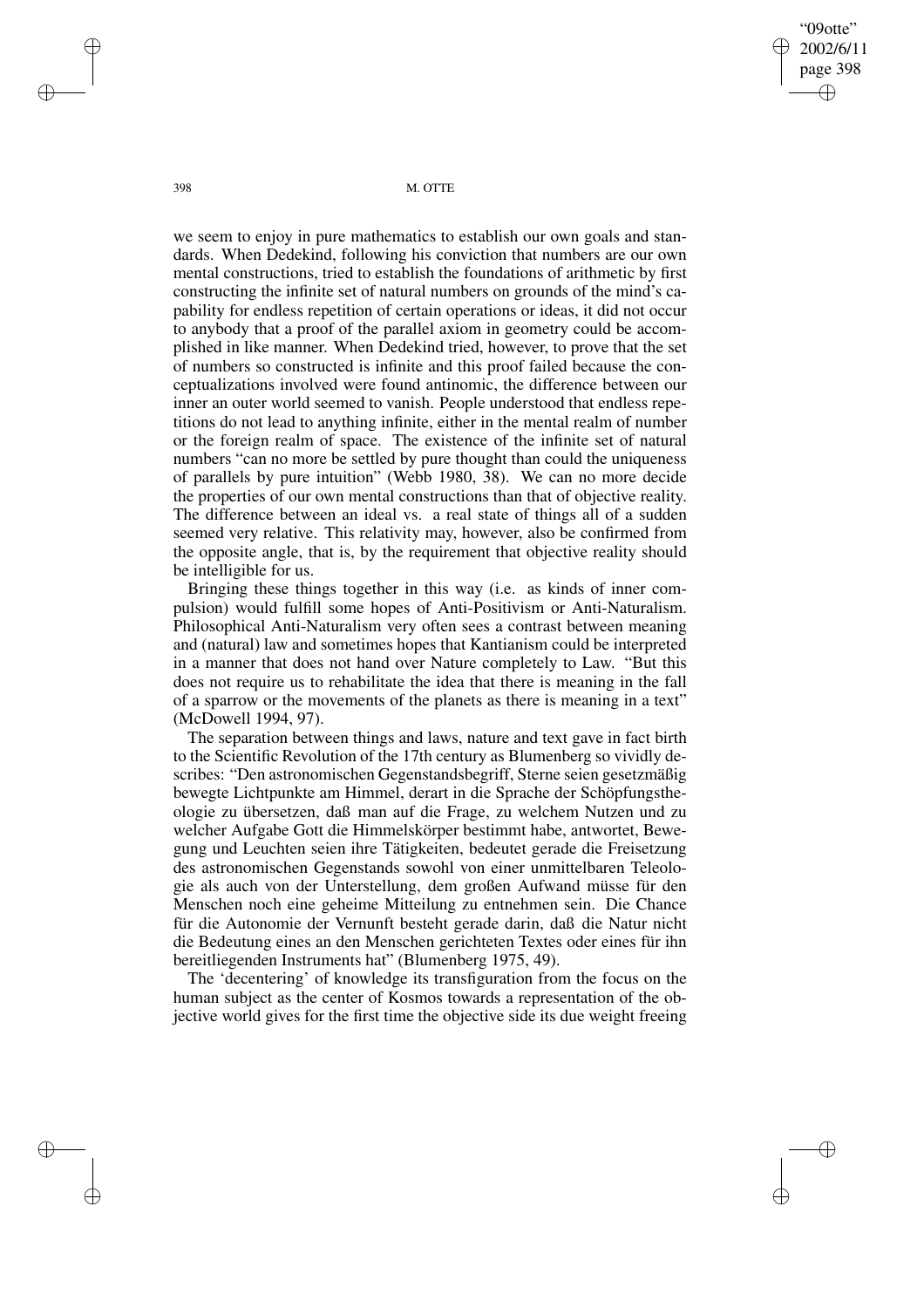#### MATHEMATICAL CREATIVITY, THE CHARACTER OF MATHEMATICAL OBJECTS 399

✐

✐

✐

✐

"09otte" 2002/6/11 page 399

✐

✐

✐

✐

it from metaphysical and religious imbuement. But the rationality of science is not to be seen as just a function of its method. Any method depends on some existence claims and these include claims with respect to the objectivity of laws and of ideal entities because we have to assume that the world is intelligible before we can begin and try to unravel its secrets. Thus in a certain sense the world really is to be assumed being a text written for us. All knowledge must have a subject as well besides being about some object. Science than is not just technology but rather has to have a philosophical aspect and a human face as well.

The postulate that the world is intelligible for us does not mean to assume that there cannot be anything new under the sun or that human science had already come to its end having reached its final form. Therefore we need an explanation of law itself as well as of the fact of lawfulness of reality. And this need leads to the idea of evolution as the supreme cause of things. The appropriate way of accounting for the laws of nature is to suppose them a result of evolution.

We have to explain, how things and signs, or phenomena and laws come into interaction, how the laws come to exert their influence upon things. Even within society the law needs the police in order to make the individual obey it. What corresponds to the police in nature? Why do all stones obey the Galilean law of gravitation? This may appear to be a somewhat ridiculous or curious question, but it is not. It has, in fact, been the focus of heated debate from the controversies between 'voluntarists', like Boyle and Newton, on the one hand and 'metaphysicians', like Hobbes or Leibniz, on the other, to the recent disputes about "the theoreticians dilemma" (Tuomela 1981, 3). Such a question is also of fundamental importance if we intend to answer the question central to every epistemological consideration, that is the question how the generalizations come about on which our scientific cognition is based.

Let us again take the example of society. One might imagine that is should be very comfortable to live within a society which does not need any police because the members of this society have internalized the laws to such a degree that they adhere to them without question and without exception. Laws, in the case, would belong to the essence of humanity, as it were. But what kind of laws would these be? It would certainly not be good if people adhered to bad laws, laws proclaimed by a thoughtless caste of politicians for reasons, which seem opportune to them at the moment. And how could it be that laws belong to the essence of man which do not exist as yet and which may called into being only by legal innovations?

What we can see from this example is that the question as to the relation between particular existents and universal or laws can only be understood from a genetical perspective, and lawfulness, in particular is Peirce says, "precisely what should be regarded as a result of evolution" (MS 956/1890).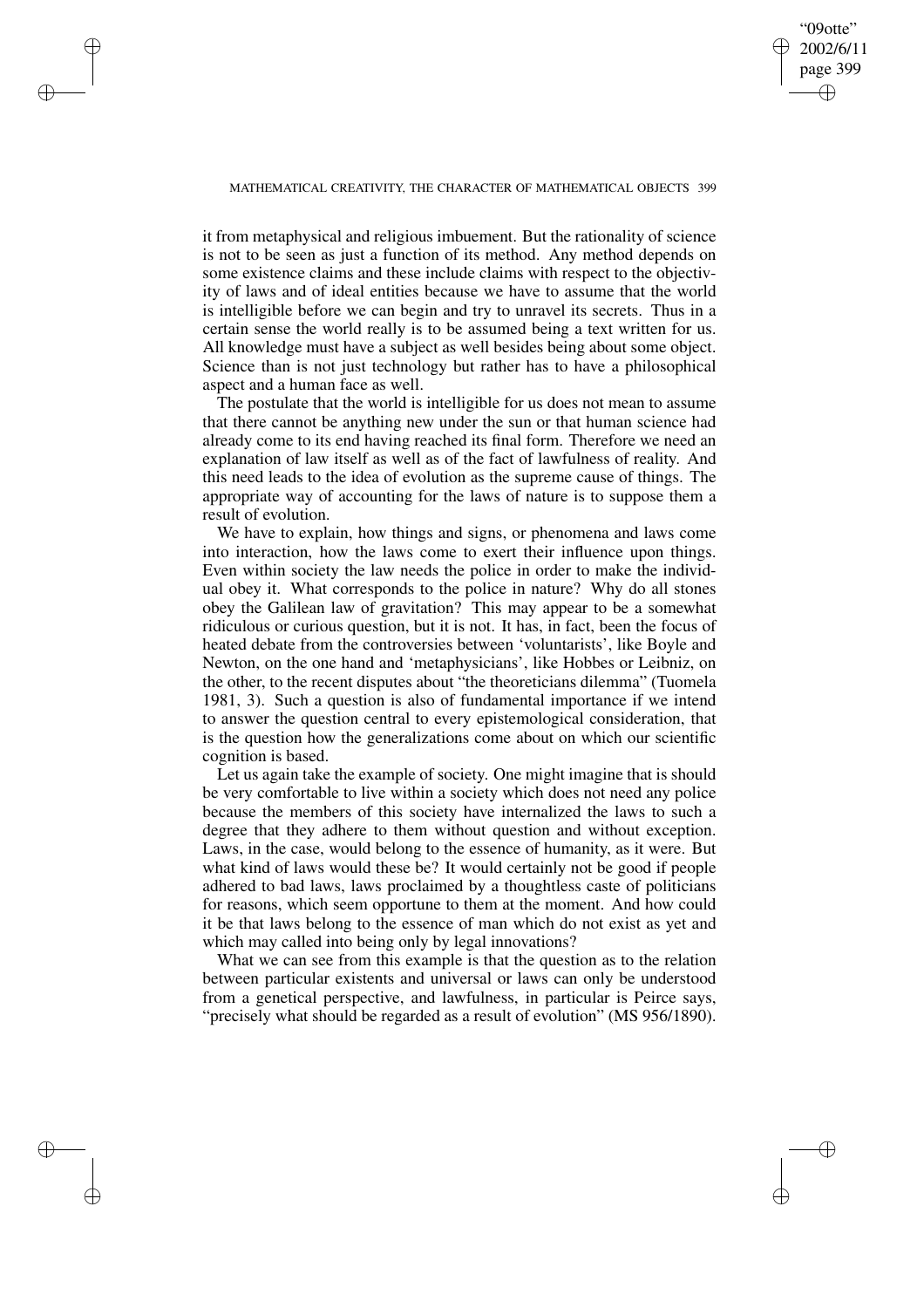"09otte" 2002/6/11 page 400 ✐ ✐

✐

✐

400 M. OTTE

I should like to quote an example in this respect, assuming, like Peirce, that as far as the process of nature is intelligible, so far is the process of nature identical with the process of reason. Hence, Peirce writes, "in framing a theory of the universe we shall do right to make uses of those conceptions which are plainly essential to logic" (MS 956). Peirce then deals with the various concepts of logic, in particularly with the Greek and the Roman ones. We shall come back on this, but first would like to quote another condition which is essential for our example and also originates from Peirce. Peirce says that there are two elements in nature: spontaneity and law. These two elements correspond precisely to what we have called facts or objects on the one hand, and signs or laws on the other. Spontaneity is important to Peirce because the heterogeneity and the manifoldness of nature are due to it. "This has not been produced by the operation of law. To prescribe that under given circumstances a fixed result shall occur is to prescribe that the substantive manifoldness of nature shall never be increased." If these two elements of spontaneity and law exist in nature, however, it is clear that what has to be explained are not the facts or the things, but rather the lawfulness. "But to explain a thing is to show it may have been a result of something else. Law, then, ought to be explained as a result of spontaneity" (Peirce MS 954).

This is going to be done now by means of an example. Let us assume a mouse wishes to cross a meadow, and it finds before its eyes a meadow where all the blades of grass are aligned even more regularly than on the best-trimmed English lawn. The mouse will have to select his own path spontaneously and without a reason for there is no indicator within the lawn's continuity which would help in selecting this course or that. Perception reposes, as we well know, not on light, but rather on differences. At the beginning, there are no differences at all to be found, in this lawn. It is totally homogeneous. As soon as the mouse has once run across, some of its small blades will have been dislocated, however light-footed the mouse may be. And it may be assumed that while the mouse will not necessarily select precisely the same path for a second run across the meadow, it will nevertheless select a similar one. In the course of time, the mouse's traces will become more and more visible, until a well-established mouse-path cuts through the meadow at last. The lawn's continuity has been broken, and the mouse now can determine its course at a glance. The mouse, however, does no longer determine its course at all, but quite to the contrary, it is the established path which determines the mouse's behavior now. From the mouse's view, it is a habit to follow this established path. From the path's view, this is a case of a law, i.e. of determining the mouse's movement. Peirce has described the general rule drawn from this example in another manuscript from 1884 bearing the title "Design and Chance". In this manuscript, Peirce assumes, "that all known laws are due to chance and repose upon others far less rigid themselves due to chance and so on in an infinite regress, the further we go

✐

✐

✐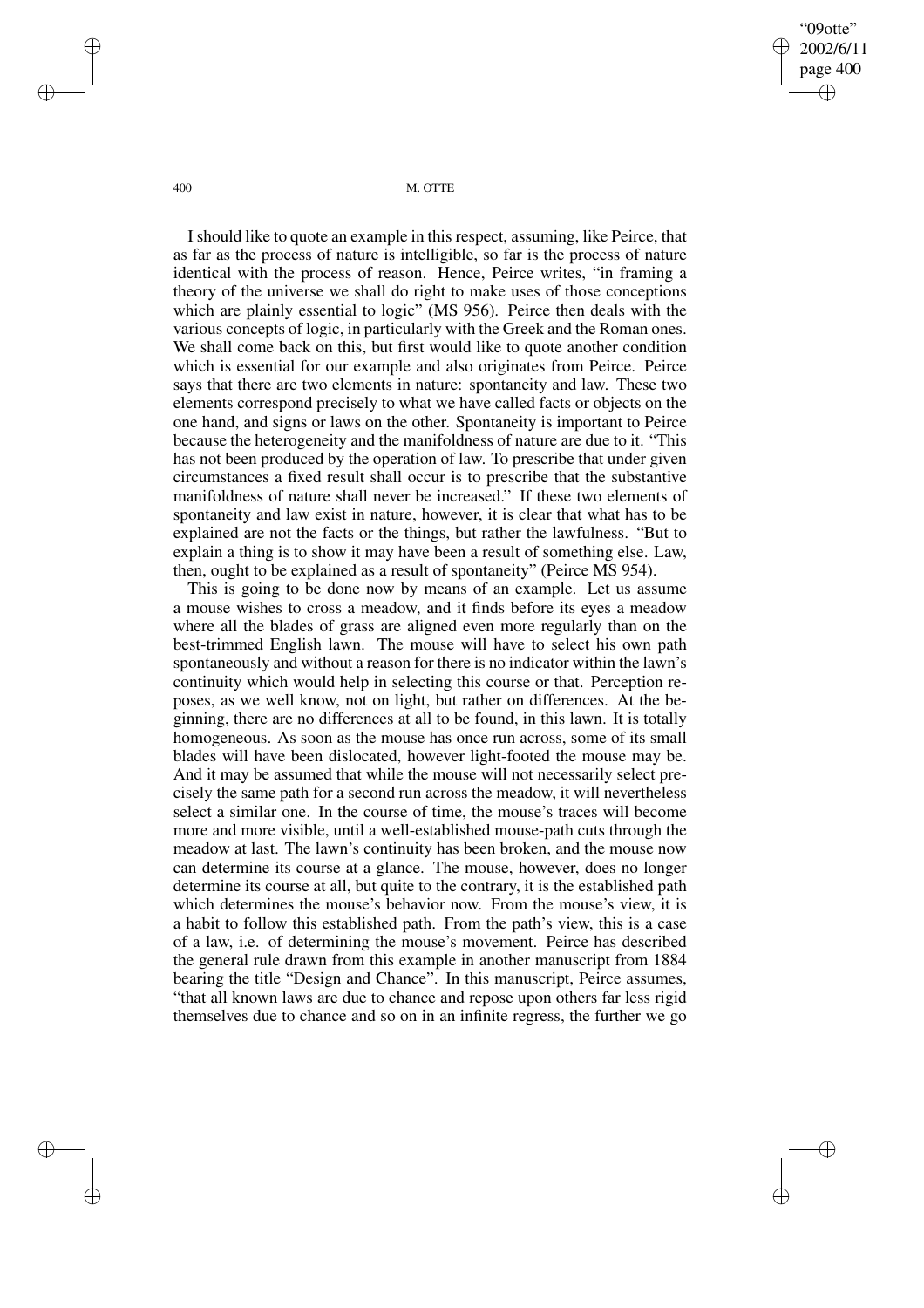✐

### MATHEMATICAL CREATIVITY, THE CHARACTER OF MATHEMATICAL OBJECTS 401

back the more indefinite being the nature of the laws, and in this way we see the possibility of an indefinite approximation toward a complete explanation of nature. Chance is indeterminacy, is freedom. But the action o freedom issues in the strictest rule of law" (W4, 551f).

4.

✐

✐

✐

✐

Nominalism, i.e. the view that only concrete objects are real, is in fact a philosophy mathematicians in general would consider erroneous —a view I share. What could it mean, however, to say that nominalism is wrong? Oh it just means, one could say, that meanings, essences, generals, universal ideas or signs really exist. What kind of existence would that possibly be? Could it mean that when searching to understand a particular phenomenon or situation or in trying to solve a particular problem, we would have to look for the essential idea or the essence of the thing as if it were a particular thing itself? Could there exist an object like a "general triangle" or the idea of "Two" in isolation and as a thing in itself? Or is it not rather that the general necessarily has to be linked to some particular, as an absolute general would remain completely unspecified and undetermined and therefore aimless.

If somebody claims, for instance, that an equilateral triangle is not a general triangle, we should ask him what characteristics he would like to have abstracted or taken away in order to turn it into a general triangle? Must a triangle at least have three vertices? And what else must it have? It seems that predicates and objects become being treated as just one type of entities and that notions like particular and general become indistinguishable. The axiom of extensionality for predicates becomes a genuine counterpart to Leibniz' Principle of Indiscernibles, in that it also holds "that no two different properties belong to exactly the same things". According to classical thought, we would thus have to assume that predicates express a substance's essential characteristics, that they represent the essence of their being. We would then believe that concepts or ideas provide explanatory definitions of a thing. All knowledge would become analytic.

Concepts are not objects, or at least are not just objects. Meanings are operative. Concepts and signs are instruments or means of activity also and have a functional role to fulfill. Coming back to the above example, one would have to ask the person who believes that an equilateral triangle is not a general triangle what problem he wants to solve. If, for example he wants to prove the theorem that the three medians of any triangle intersect at exactly one point, an equilateral triangle serves perfectly well as an instance of general triangle, because the claim of the theorem only concepts that are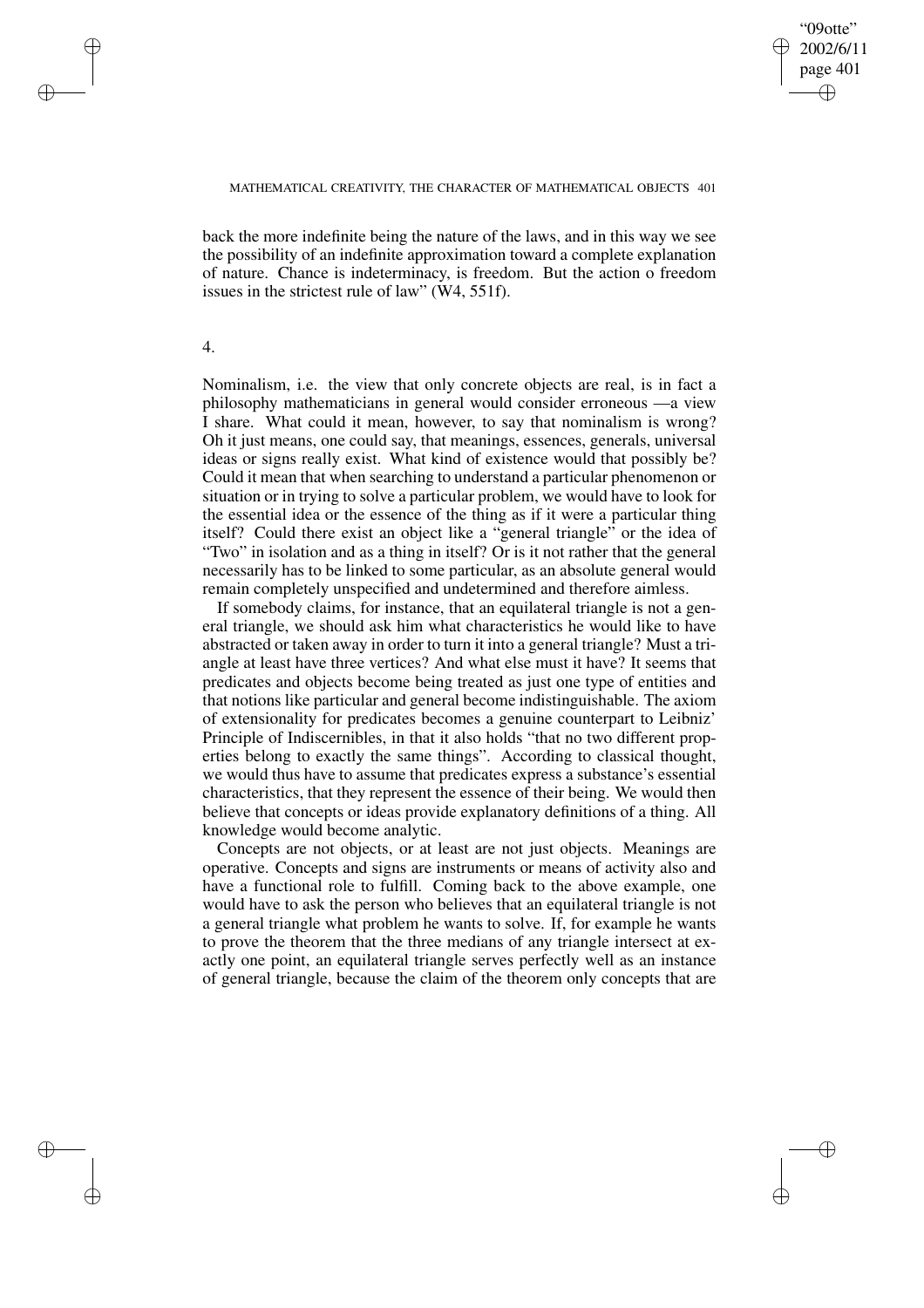"09otte" 2002/6/11 page 402 ✐ ✐

✐

✐

402 M. OTTE

independent of distance and angle (as one can define size of area independently from length and size of angle the definition of median is also independent from these concepts), or, to put it differently, the conditions of the theorem in question are invariant with respect to affine transformations. On the other hand, the equilateral triangle may, because of its highly symmetrical character, be a favorable instance when trying to prove this theorem. An entity like a general triangle has only systemic or structural existence. Its identity depends on theoretical context. Mathematics as an activity, as problem-solving for example, also demands concrete or particular existence. We have to indicate this or that triangle rather than just speaking about the concept of a triangle. Besides we do not know in general to which theoretical context a particular problem might suitably belong.

It is true however that modern mathematics has often and on different accounts considered the distinction between concrete and structural existence irrelevant for the philosophy of mathematics. When Bolzano and others characterized mathematics as the science of the possibility of things, they were promoting an analytical ideal of mathematical knowledge. Rather than trying to construct a mathematical relationship, one first asks "whether such a relation is indeed possible", as Abel stated in his memoir *On the algebraic resolution of equations* of 1826, in which he presented one of the famous impossibility proofs of modern mathematics, that is the proof that a general algebraic equation of degree 5, or higher, cannot be solved by radicals. Abel writes: "One of the most interesting problems of algebra is that of the algebraic solution of Equations. ... But in spite of all the efforts of Lagrange and other distinguished mathematicians the proposed end was not reached. This led to the presumption that the solution of general equations was impossible algebraically; but this is what could not be decided, since the method followed could lead to decisive conclusions only in the case where the equations were solvable. ... Instead of asking for a relation of which it is not known whether it exists or not, we must ask whether such a relation is indeed possible". Abel's theorem is not only paradigmatic for quite a number of impossibility proofs, which culminate in the work of Cantor and Gödel, but also expresses a general feature of modern mathematics, namely the iterative use of its basic concepts, like the notion of set or function.

But the significance of Gödel's work, for instance, can only be appreciated if we accept that mathematical generalization depends on formal representation and explicit delimitation. Mathematicians are on the average not aware of the distinction between form and content. They usually act as if the notion of provability were absolute and were embedded within a "logic of the infinite" as Zermelo used to say. From the correspondence between Zermelo and Gödel, the different attitudes of the mathematician (Zermelo) and the logician (Gödel) jump to our eyes quite vividly. Zermelo in particular, exhibits the typical attitude of a mathematician, although he tried to put it to

✐

✐

✐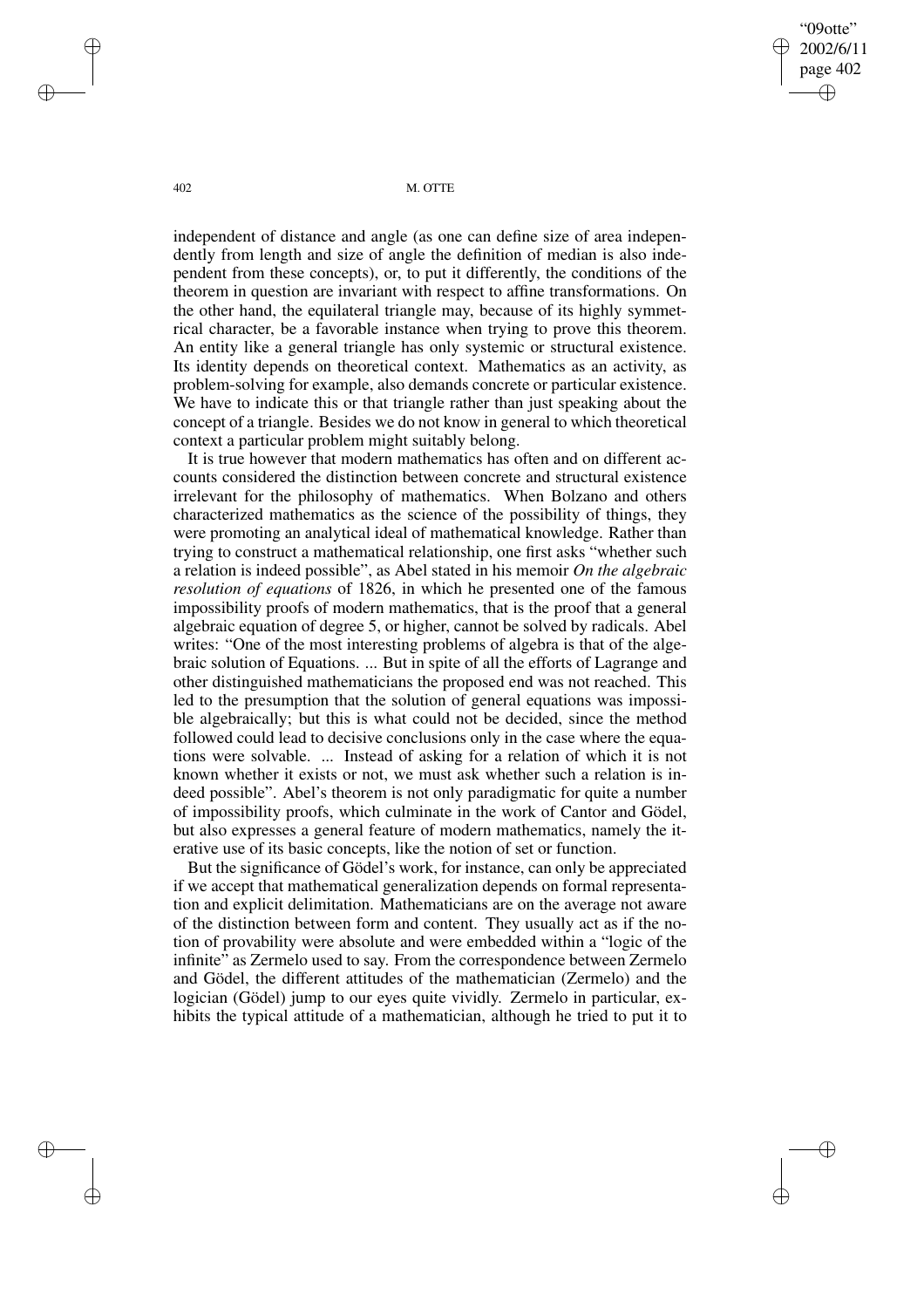## "09otte" 2002/6/11 page 403 ✐ ✐

✐

✐

### MATHEMATICAL CREATIVITY, THE CHARACTER OF MATHEMATICAL OBJECTS 403

✐

✐

✐

✐

work within an "infinitistic and genuinely mathematical syllogistic and proof theory" (Zermelo 1935, 146). Zermelo accordingly claimed that the subject matter of mathematics are not formal systems, "connections of symbols" but "ideal conceptual relations between elements of a conceptually constituted infinite 'set' (Mannigfaltigkeit)" (Zermelo 1932, 85). Zermelo embraced his notions of mathematics and proof as a way to countering "Skolemism", Richard's paradox and Gödel's incompleteness theorem, which he all called expressions of a "finistic prejudice".

Without this "prejudice" however, we cannot detect the true contribution of formalization to human cognition in general. This is the genuine assignment of meta-mathematics. Formalism has a role to play as integral part of the system of all our active encounters with reality. The common tendency to regard incompleteness as vindicating those who, like Poincare, Brouwer and Zermelo have emphasized the primacy of intuition, as opposed to those who emphasize with Hilbert or Gödel the importance of formalisms, proves rather superficial. "The incompleteness theorem shows that as soon as we have finished any specification of a formalism for arithmetic we can, by reflecting on that formalism (Hilbert's 'Wechselspiel'), discover a new truth of arithmetic which not only could not have been discovered working in that formalism, but —and this is the point that is usually overlooked— which presumably could not have been discovered independently of working with that formalism. The very meaning of the incompleteness of a formalism is that it can be effectively used to discover new truths inaccessible to its proof-mechanism, but these new truths were presumably undiscoverable by any other method. How else would one discover the 'truth' of a Gödel sentence other than by using a formalism meta-mathematically? We have here not only the discovery of a new way of using a formalism, but a proof of the eternal indispensability of the formalism for the discovery of new mathematical truths" (Webb 1980, 126/127). These experiences resemble those made when it was realized that Viete's algebraic notation or the invention of the printing press enabled people to experience the yet unknown by relating it to the known and identified. Formalization or digitalization always proves fruitful for it forces people to draw borderlines.

Let me illustrate this by presenting an elementary example, illustrating the opposition between Zermelo's and Gödel's views respectively.

A: Let us assume that the real numbers were counted in some way and organized into a list. Cantor then constructs, by means of his own diagonal procedure, a number which does not occur in the list, and from this results an objection to assuming the enumerability of real numbers. This, however, is a purely extensional proof of impossibility by which we are not informed about any new property of a real number.

B: We know that the computable numbers (in Turing's sense) represent a countable infinite set. If we assume that we had enumerated the computable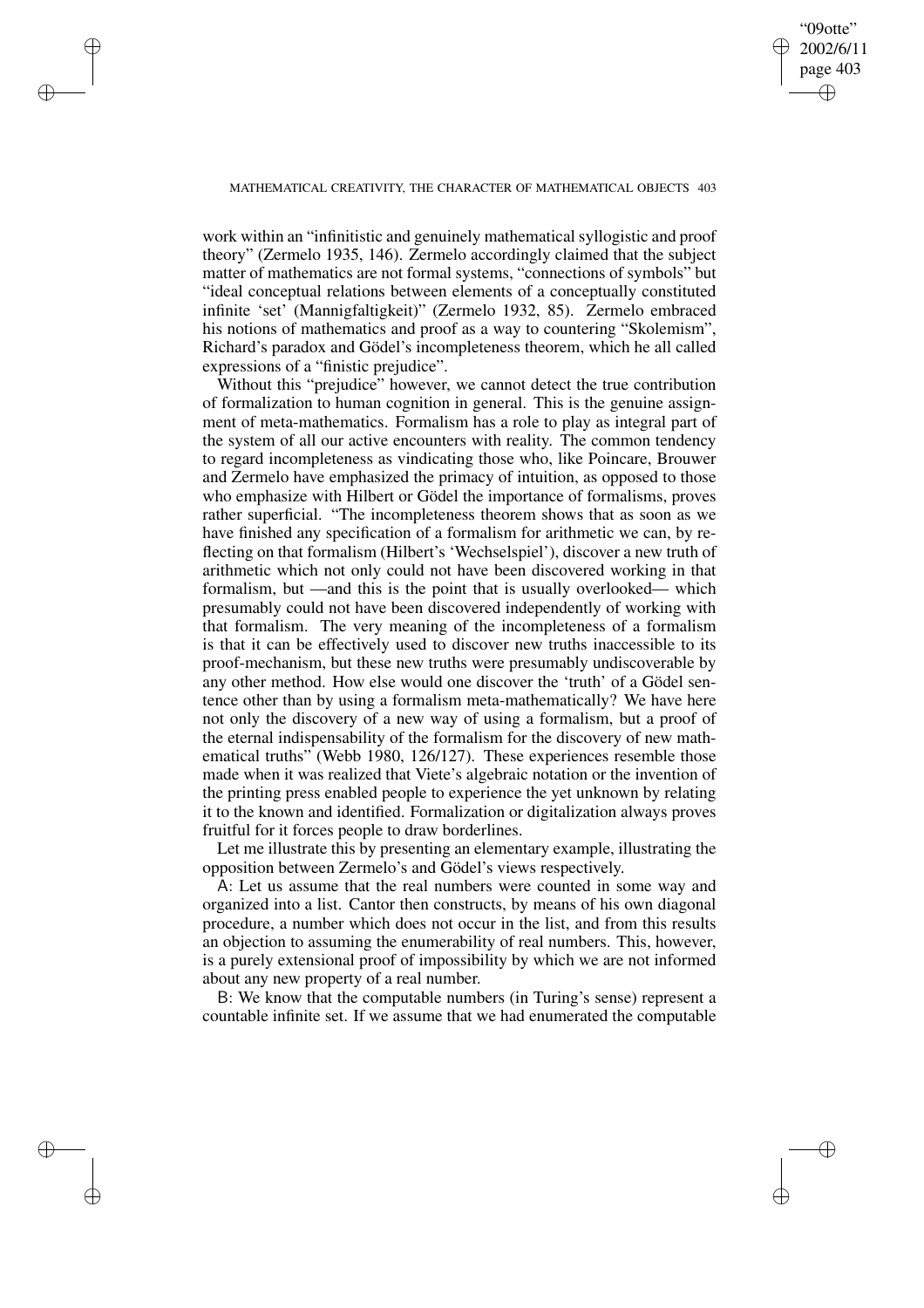"09otte" 2002/6/11 page 404 ✐ ✐

✐

✐

404 M. OTTE

real numbers and organized them into a list I am able to construct, again by means of Cantor's diagonal method, a number which is not contained in the list. As such, this is not a very interesting proposition. If we assume, however, that we had computed this list itself by means of one of Turing's machines, this new number would obviously be a computable real number, and contradiction would result.

We have thus found out about two things. Firstly, that while the totality of the computable numbers is countably infinite, it cannot be effectively enumerated, and secondly, our procedure has led to the determination of a noncomputable number. Thisin itself is already something interesting, for all the numbers we personally name spontaneously are as a rule computable. On the other hand, we know that the majority of real numbers are non-computable ones, as the set of computable real numbers is indeed countably infinite.

It follows further that even in a world in which everything is completely calculable and appears determined there can nevertheless be something unanticipated or non-determined. Or, in other terms, that laws on the one hand, and the things which are ruled by them in their behavior on the other, possess modes of existence which are relatively independent of one another (cf. also John Barrow: Impossibility, p. 233.) The laws do not determine things completely.

We should like to draw two conclusions from this. All the traditional dichotomies, like between our inner and outer world or between intuition and logic, or form and content, or finally, the general and the particular, can be reconciled only from an evolutionary perspective. Second as evolution does occur primarily in relation to an objective reality and does not come from inside one paradigm or one theoretical perspective. Evolution always combines continuous and discontinuous developments and depends on more than just one way or modality of experiencing objective reality.

## 5.

✐

✐

In this final section, we wish to illustrate our argument by applying it on Thomas Kuhn's version of scientific development. When Kuhn published his essay *The Structure of Scientific Revolutions* in 1962, it had a great impact not only on the theory and historiography of science, but also on the new educational policy, didactic, and cognition. It can be said that Kuhn's essentially phenomenological view of scientific revolutions and his emphasis on the discontinuities in the evolution of science is connected with his instrumental conception of scientific concepts and of scientific knowledge. Now mathematics presents a riddle in this connection, as it has a completely operative understanding of meaning while it seems to be the prime example of a science proceeding cumulatively and continuously. It seems, strange

✐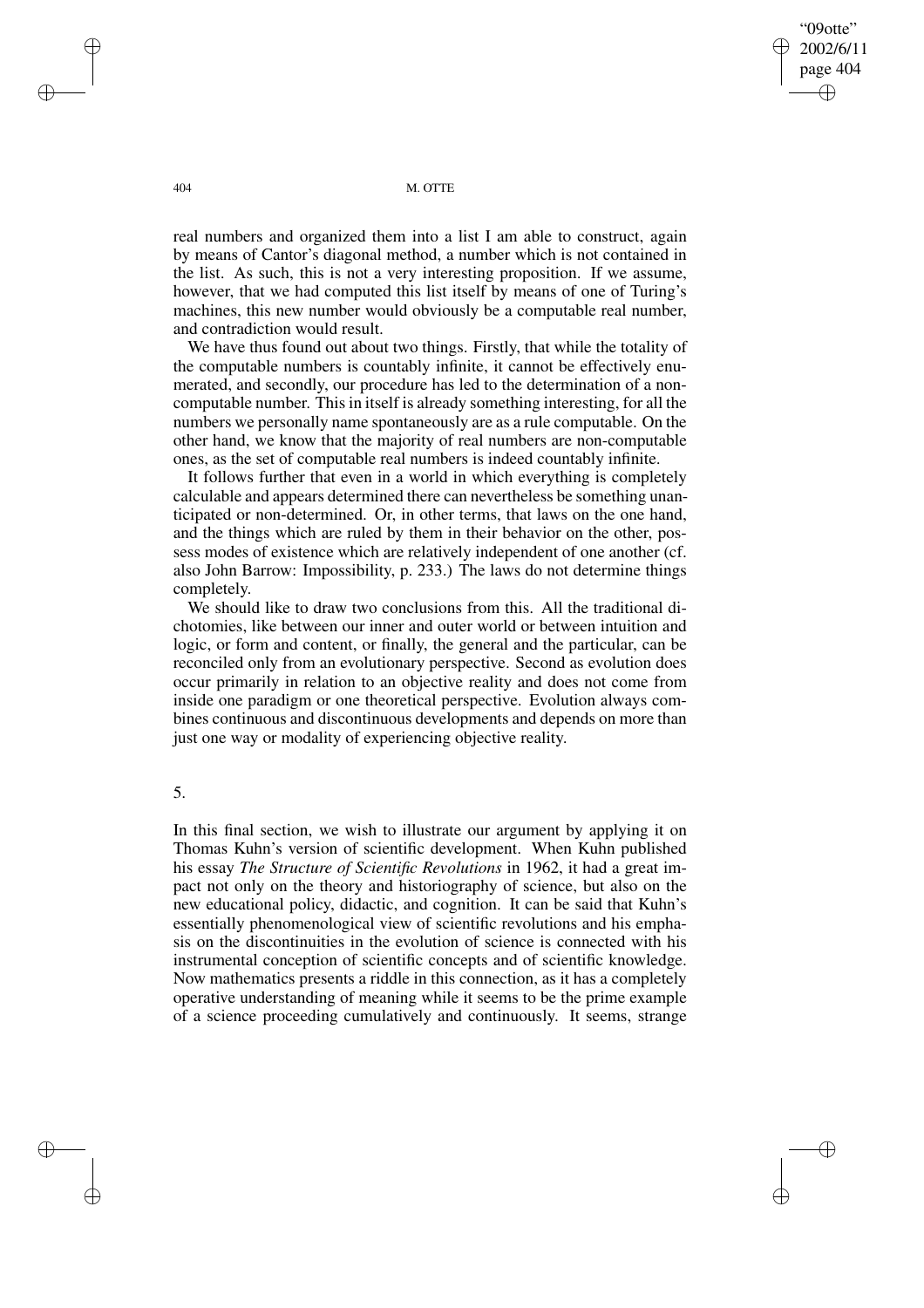## "09otte" 2002/6/11 page 405 ✐ ✐

✐

✐

### MATHEMATICAL CREATIVITY, THE CHARACTER OF MATHEMATICAL OBJECTS 405

as it may be, that a consistently instrumentalist position makes it difficult to justify the necessity of a scientific revolution although it facilitates its description.

✐

✐

✐

✐

But Kuhn's theory conception resembles in fact Hilbert's notion of an axiomatic theory to a hair. It can be summed up in two theses:

1. The theory as a whole, say as a set of interrelated postulates, determines the intension of its terms, and

2. The concepts intensions determine their extensions or references; radicalizing the insight that objects are never given directly and immediately, but only mediately representations or conceptual meanings (see also Feher 1981, 341).

Kuhn may be criticized by either showing that it is not the theory as such which determines the concepts' intensions, or by showing that the concepts' extensions or referents are not only determined by the intensions. This means that a theory is not expected to contain complete descriptions of the referents of its terms. If we do not believe in the "Myth of the Given" (Mc-Dowell) and wish to maintain a contextual conception of meaning, the only option left, in accordance with the above characterization of an intensional theory, is to assume that scientists have other kinds of access to the objects than those provided by the theory, and that intensions and extensions thereby attain a status relatively independent of one another. The map is not the territory. Alongside with an axiomatized theory we usual use various models of that theory. Group theory, for example, has been developed using the axiomatic approach alongside various types of group representations. And model like a linear representation adds to our information in as much as the *individual* elements of the group are provided with additional properties that were not present in the abstract definition of the group and that can now be used by the mathematician. In this manner, group theory becomes analytical as well as synthetical.

Kuhn describes a revolution brought about by scientific discoveries, in a first approximation, as a change of paradigm. In this, a paradigm is a way of viewing the world. A scientific revolution thus changes the scientist's way of seeing the world, for the meanings of the fundamental concepts change. A discovery, however, will only prompt a scientific revolution if it is linked to an alternative paradigm, thus provoking a crisis. As we have no immediate access to reality as such, it is consistent to believe that "to reject one paradigm without simultaneously substituting another is to reject science itself" (79). Thus all research is mediated by some system of background beliefs, by some paradigm.

A paradigm has approximately the same role we assign to fundamental theoretical ideas. On the one hand, these ideas are what the development of an entire theory is devoted to unravel and to explicate. In science, to understand a concept means to develop a theory, and vice versa; the theory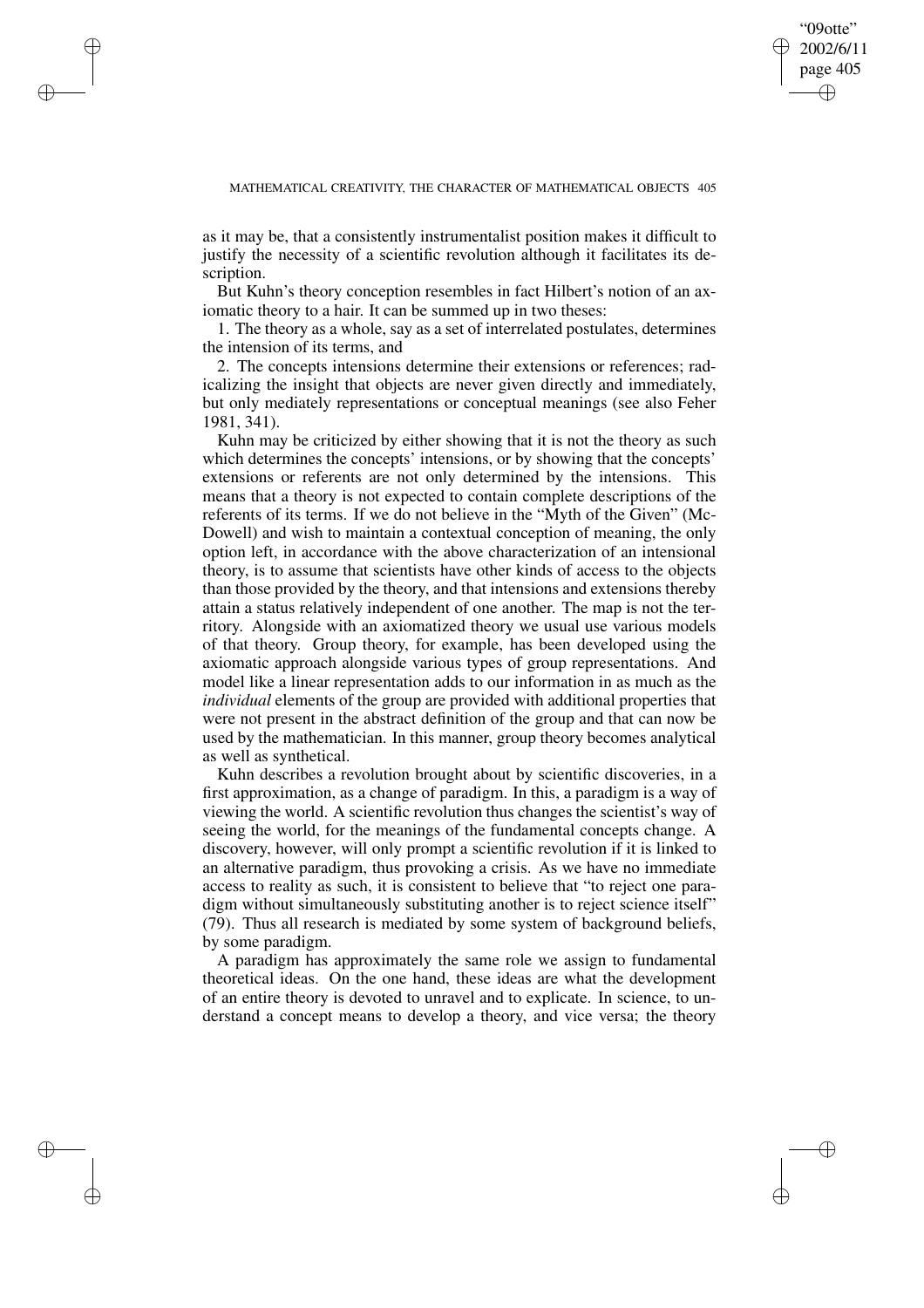"09otte" 2002/6/11 page 406 ✐ ✐

✐

✐

406 M. OTTE

as a whole is logically founded, if it can be understood as an —original idea, which has been developed, made concrete, and unfolded. The most far-reaching unfolding of the idea as a theory itself substantiates the original concept, although it is founded, vice versa, on the latter. Hence, these ideas are the *goal* of theory development. These ideas are, however, at the same time its beginning and its base. This means they have to be intuitively impressive, must motivate activity and orient representation. Paradigms and fundamental concepts or basic ideas are self-referential, that is, they themselves organize the process of their own deployment and articulation. "The success of a paradigm  $(...)$  is at the start largely a promise of success discoverable in selected and still incomplete examples" (23). And "normalscientific research is directed to the articulation of those phenomena and theories that the paradigm already supplies" (24).

If it were impossible that the paradigm or the theoretical concept supply the basis of its own deployment and explanation, the only standard left would be to try and see whether the new ideas and the new concepts are similar to the old or not. That is, nothing new in principle would result, as the given paradigm of normal science remains the backdrop for everything. The process of science would amount to accumulating facts and to organizing them within the frame of representations and explanatory standards, which have been valid for ages. To explain something new would mean to try to reduce it to the already known. If, conversely, the (new) paradigm became a basis of the world, and of thinking about this world, in an absolute sense, there is nothing but incommensurability and discontinuity, a total and unmotivated change of perspective on reality. This would transform the development of knowledge into a random process. Thus intensions and extensions of our concepts are complementary to each other in that, on the one side, they function in relative independence from each other and remain, on the other side, circularly connected to each other.

This, what has been described here in approximation to the discussion about the hermeneutic circle of text-interpretation, Marta Feher has tried to clarify by pointing out that we use our symbols and concepts in a twofold sense, attributively as well as referentially thus giving one more indication of the dualistic nature of meaning. Marta Feher writes:

"We shall say that scientific terms and descriptive phrases, the senses or intensions of which are given by the systems of laws and lawlike statements belonging to the theories, can be (and are) used 'attributively' as well as 'referentially' in scientific discourse. That is, the terms occurring in the laws of a theory can be regarded, on the one hand as giving 'descriptions' of their referents, to be applied to those and only those entities with reference to which they are true and so referring to those objects which they are denoting. ...

✐

✐

✐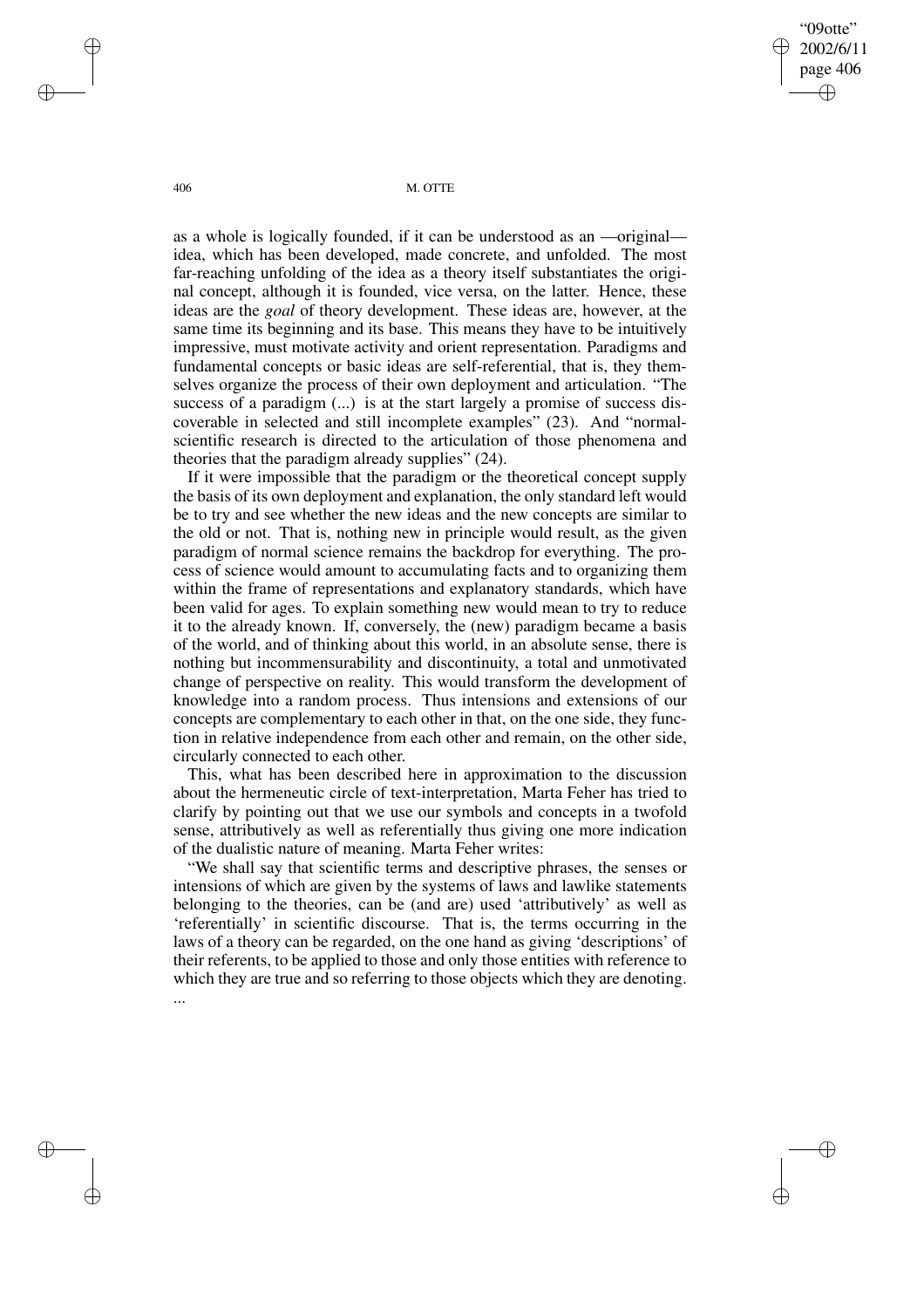## "09otte" 2002/6/11 page 407 ✐ ✐

✐

✐

### MATHEMATICAL CREATIVITY, THE CHARACTER OF MATHEMATICAL OBJECTS 407

✐

✐

✐

✐

Let us now turn to the second interpretation according to which the laws and the terms contained in them can be used 'referentially' too. In this case we do not regard the expressions of the theory as referring to those objects which satisfy the given denotation, but as saying something (may be falsely) about objects, i.e. about referents fixed independently of the given description. ...

Summing up: in our opinion the thesis of meaning variance does not lead to such severe consequences as Feyerabend assumes, provided one is ready to accept the possibility as well as the actuality of the distinction given above" (Feher 1981, 342f.; see also Gutting 1973; Otte 1978).

What has been called the referential vs. the attributive use of symbols Bertrand Russell captures by the distinction he draws between names and descriptions. We have, he writes, "two things to compare:

1. A *name*, which is a simple symbol, directly designating an individual which is its meaning (or referent), and having this meaning in its own right independently of the meanings of all other words;

2. A *description*, which consists of several words, whose meanings are already fixed, and from which results whatever is taken as the 'meaning' of the description". "A proposition containing a description is not identical with what that proposition becomes when a name is substituted, even if the name names the same object as the description describes. 'Scott is the author of *Waverley*' is obviously a different proposition from 'Scott is Scott': the first is a fact in literary history, the second a trivial truism" (Russell, Introduction to Mathematical Philosophy, Routledge, London 1919/1998, 174).

"Unicorn" then would be an abbreviating universal, for Kant, thus resides in construction, i.e. in activity and its conditions, that is in the structures of the transcendental subject. If empirical intuition were active itself, it would contain universals. In contrast to Peirce, however, for description and " $\sqrt{-1}$ " as well. For these description the affirmation "x exists" makes sense, whereas, according to Russell, " $a$  exists" is meaningless if " $a$ " is a name. A name is just an index, that is an existence claim. "We may even go so far as to say that, in all such knowledge as can be expressed in words —with the exception of 'this' and 'that' and a few other words of which the meaning varies on different occasions— no names, in the strict sense, occur, but what seem like names are really descriptions. ... And so, when we ask whether Homer existed, we are using the word 'Homer' as an abbreviated description: we may replace it by (say) 'the author of the *Iliad* and the *Odyssey*'. The same considerations apply to almost all uses of what look like proper names" (Russell, 178–179). But the essential point is that such abbreviated descriptions gain an existence and a meaning in their own right. As names could be used in both ways, descriptively and referentially, all concepts should lend themselves to be used both ways. Russell does not accept that possibility, because of his sensualism and his logical empiricism.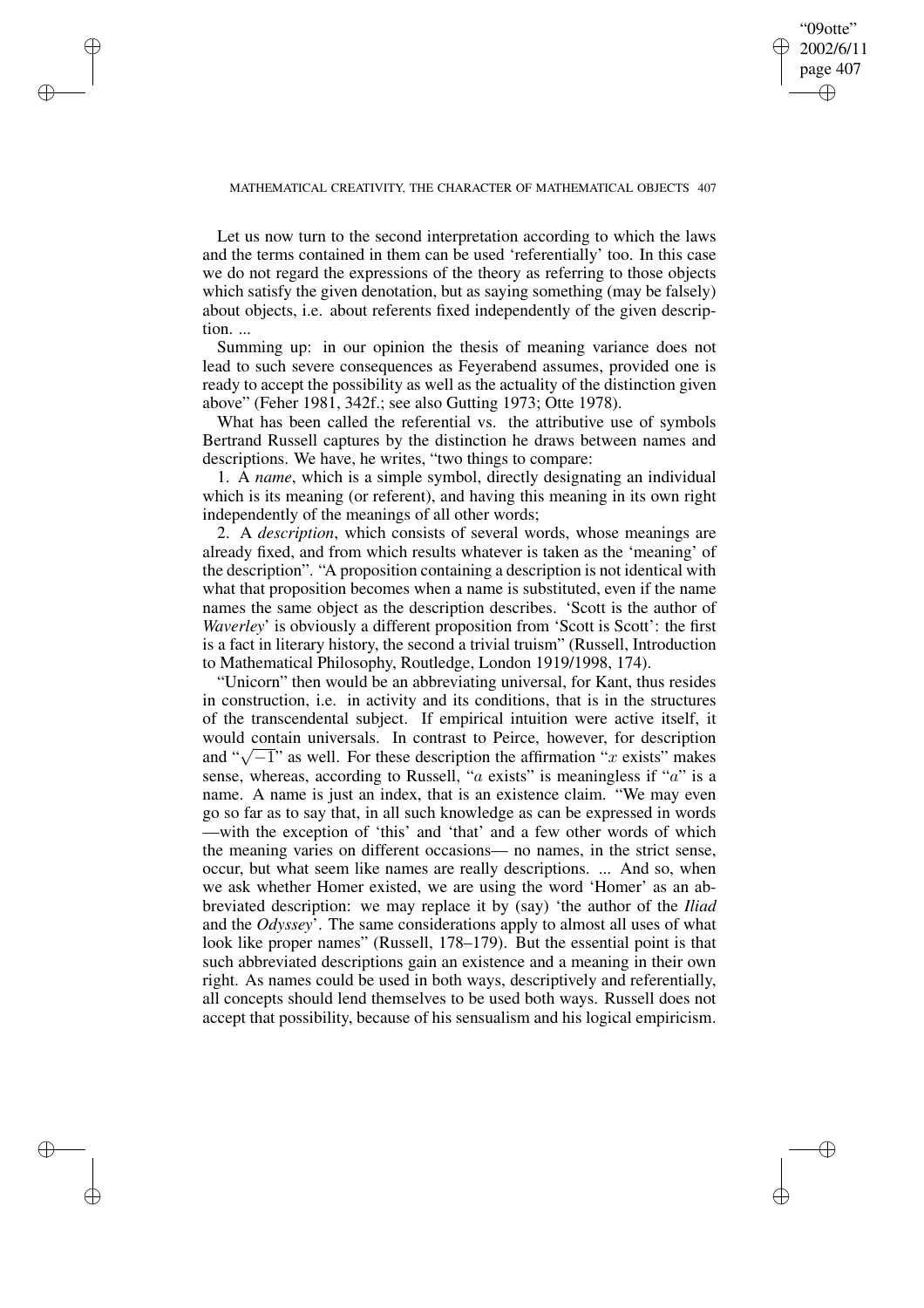"09otte" 2002/6/11 page 408 ✐ ✐

✐

✐

408 M. OTTE

To imagine the situation somewhat more clearly, let us discuss the following example. Let us assume an English tourist visiting Amazonia sees a larger animal near the shore of a lake and asks what kind of animal this is. He receives the answer, it is a *Capivara*. As the tourist does not know to speak Brazilian Portuguese this is only an indexical or referential designation which leaves him without any representation for the moment. If he is offered, to relieve his frown, an anglification by the term "water hog", his face lights up and he says "aha", actually believing to have understood what it is, the fact being that he is able to link something meaningful with the words of "water" and "hog". This is thus a case of some kind of descriptive designation, which has the disadvantage, however, of creating completely false notions. For the *Capivara* is no swine at all, but a grass-eating rodent. The Amazonian, against that, is in the opposite situation, as for him the Indian name of *Capivara* meaning "grass-eater", while the designation "water hog" tells him absolutely nothing. Thus, there are difficulties to perceive something if no perceptual judgment of the kind: "this  $x$  is an  $A$ " can be linked to the sense stimulus. Cognitions will result only from concepts. Now a referential use sometimes serves the starting point of further observations if a motive or curiosity results. After some time, the tourist may observe some habits of the *Capivara*, and then will be able to say "*Capivaras* are good swimmers and divers", or "the *Capivara* lives in family groups", etc.

Gradually the use of the term changes and is transformed into a description. And indeed theories *in statu nascendi* are mainly used "referentially" by their exponents as well as by their opponents while being at their zenith they are used "attributively" until a new theory emerges and gets to its zenith, when the former theory is used "referentially" again.

Now modern science since the 17th century was born from the same spirit of individualism, skepticism and relativism, as is exhibited by the writings of Sextus Empiricus. But in addition there entered another thing, namely the legitimacy hypothetical and constructive move based on the importance of *human activity* as a mediator between subject and object. This active relation to reality was new and it expressed itself clearly in the new Cartesian mathematics. This transformation made scientific rationality a function of scientific method. By means of the new instrument of arithmetic and algebra developed by the early modern society of the European cities, predominantly in Italy and in the Netherlands, which were oriented towards commerce and the market, Descartes, as expounded in his 1637 *Géométrie*, wished to achieve something the Greeks had not attained, that is to introduce a common bound into the totality of mathematical knowledge, and to create the basis for further generalization by this systematic. Descartes proceeds to criticize the "Ancients" for obviously not having realized this, "as they otherwise would have shied the effort to write so many voluminous books on it, books in which the order of their theorems alone shows that they were not in

✐

✐

✐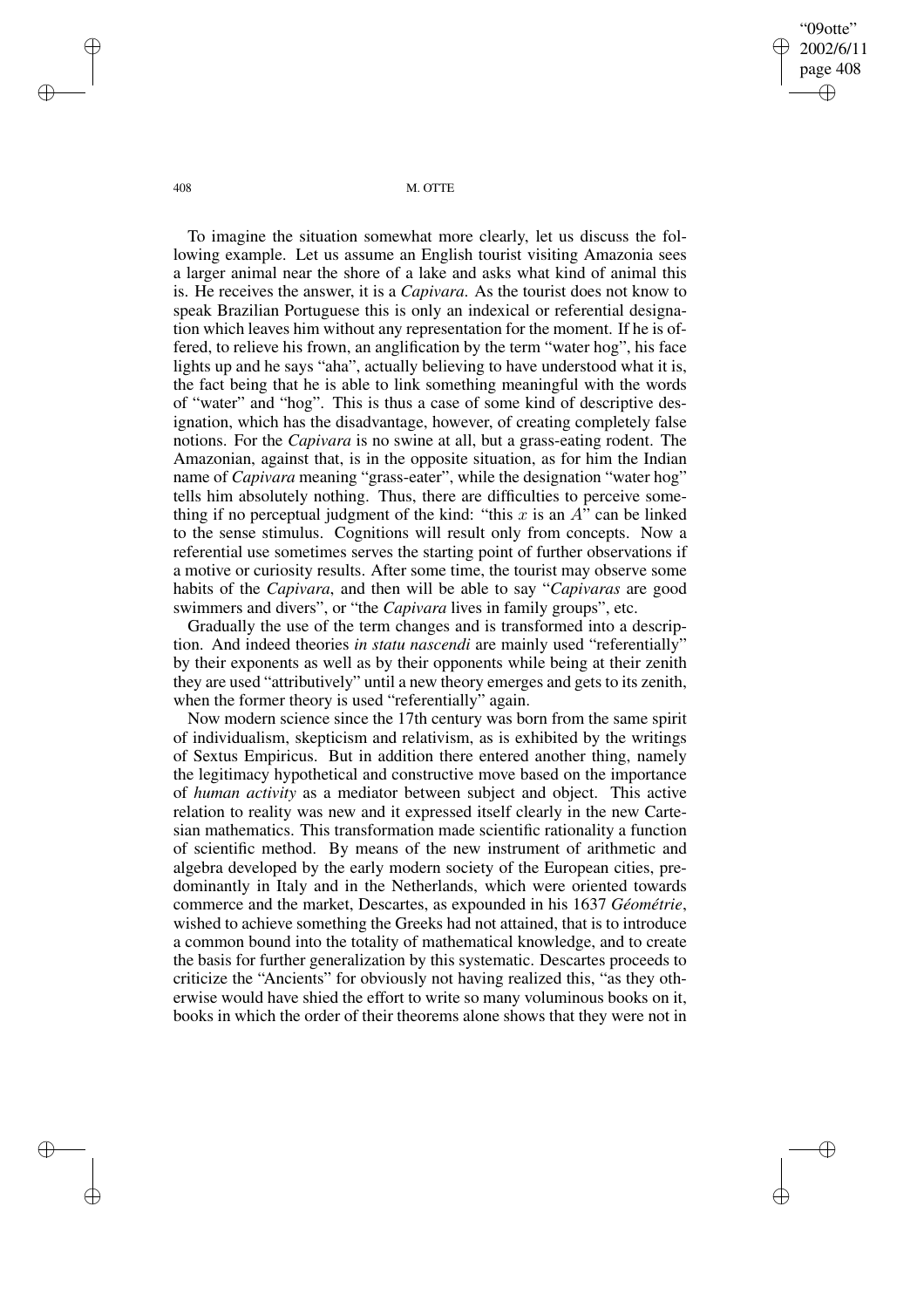✐

### MATHEMATICAL CREATIVITY, THE CHARACTER OF MATHEMATICAL OBJECTS 409

possession of the true method which supplies all these theorems, but merely had picked up those which they had accidentally come across" (Descartes' *Geometry*, our translation).

✐

✐

✐

✐

It was Kant who really tried to reconcile the dichotomies of the Classical Age by substituting the Cartesian Ego by the Self as conceived in terms of synthesizing *Activity*. Our experience of things is, so to speak, largely our doing. Kant's epistemology is constructive like Descartes', but he gives intuition its proper place transforming it into a means of activity by which the latter could itself be made the object of reflection and consciousness. This gave the distinction between existence and identity its proper weight, of which the duality of descriptive vs. referential use of concepts is just a variant expression.

Universität Bielefeld

## REFERENCES

- Blauberg, I.V., Sadovsky, V.N. & Yudin, E.G., 1977. *Systems Theory: Philosophical and Methodological Problems.* Progress, Moscow.
- Blumenberg, H., 1975. *Die Genesis der Kopernikanischen Welt.* Suhrkamp, Frankfurt/M.
- Castonguay, C., 1972. *Meaning and Existence in Mathematics.* Springer Verlag, Wien.
- Chasles, M., 1837. *Aperçu historique sur l'origine des méthodes en Géométrie.* Bruxelles.
- Deleuze, G., 1963. *La Philosophie Critique de Kant.* PUF, Paris.
- Hume, D., 1739/1992. *A Treatise of Human Nature.* Oxford University Press, Oxford.
- Kant, I., 1781/1956. *Kritik der Reinen Vernunft.* Frankfurt (citation after the  $1.(A)$  and  $2.(B)$  edition).
- Kuhn, Th., 1962. *The Structure of Scientific Revolutions.* Harvard UP, Cambridge/USA.
- McDowell, J., 1994. *Mind and World.* Harvard UP, Cambridge/USA.
- Otte, M., 1989. "The Ideas of Hermann Grassmann in the Context of the Mathematical and Philosophical Tradition since Leibniz." In: *Historia Mathematica* 16, 1–35.
- Otte, M., 1994. *Das Formale, das Soziale und das Subjektive — Eine Einführung in die Philosophie und Didaktik der Mathematik.* Suhrkamp-Verlag, Frankfurt/M.
- Peirce CP = *Collected Papers of Charles Sanders Peirce, Volumes I–VI*, ed. by Charles Hartshorne and Paul Weiß. Cambridge, Mass. (Harvard